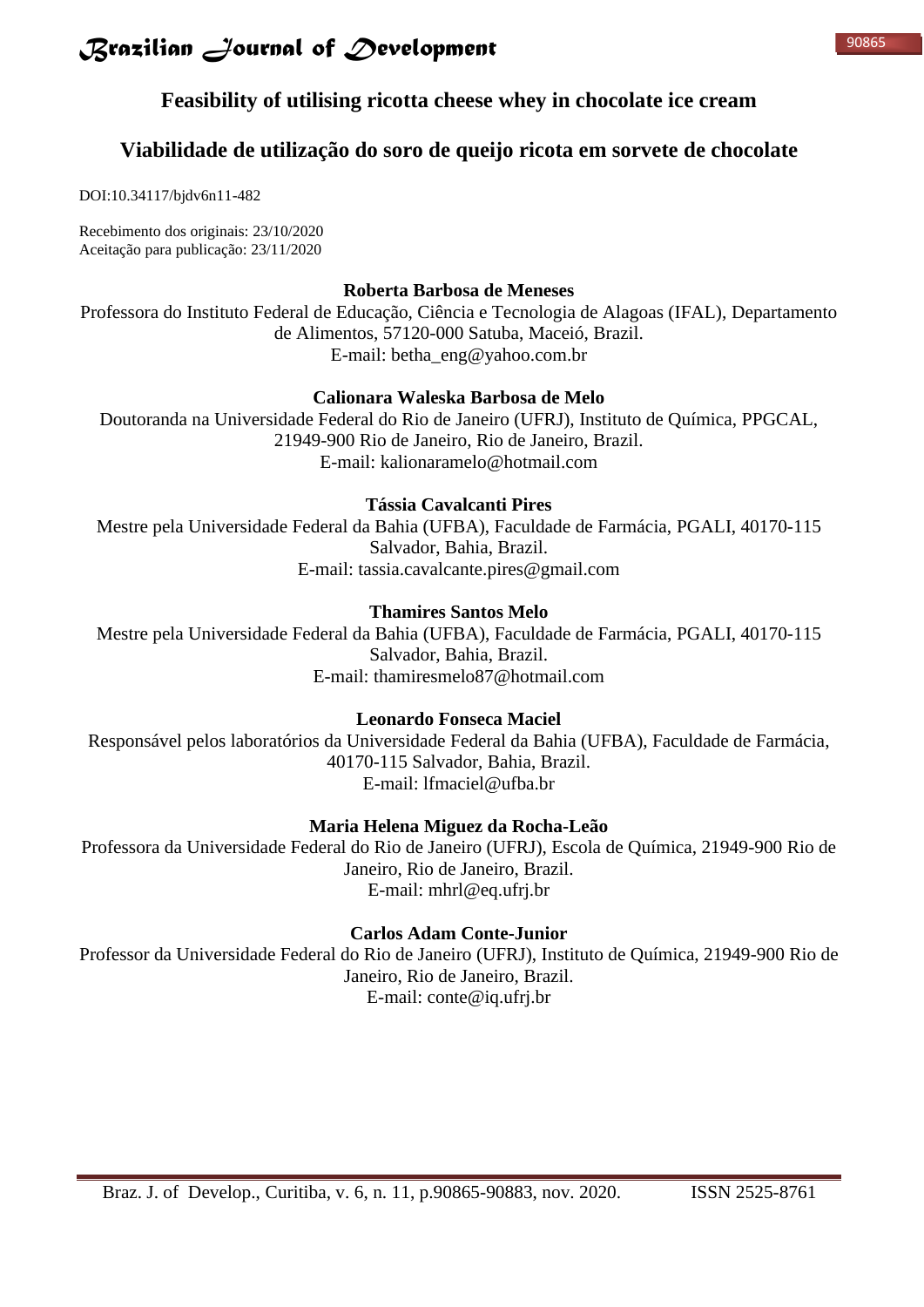#### **ABSTRACT**

The purpose of this study was to evaluate the feasibility of the application of Ricotta Cheese Whey (RCW) in ice creams by assessing the impact of this addition on different quality factors. Five samples of chocolate ice cream were developed with a difference between the formulations only regarding the proportion of RCW (25, 50, 75, and 100%  $(w/w)$ ) in the ice cream mix. The sample developed only with whole milk (WM) was also analysed. The ice creams were subjected to several proximate composition, physico-chemical properties, microbiological quality, and sensory analysis. The results showed that the increase in the level of RCW caused a decrease in the nutrient content and that their application in ice cream significantly reduced the fat content. A small change in the texture and instrumental colour of the ice cream, which indicated more hardness and greater colour intensity, did not negatively affect the sensory tests. In addition, the experimental ice creams showed greater resistance to melting (no desorption signals) when incorporating RCW in the ice cream. In the acceptance test, samples developed with RCW obtained averages 7.06 (out of max. 9.00) for general taste and most consumers said they would buy the products. The importance of consuming low-fat products and preserving the environment is not a recent concern, and the use of RCW in ice cream proved to be a suitable alternative with a positive contribution to the economy, industry, consumers, and the environment.

**Key words:** low fat, ricotta cheese whey, environment, use, ice cream.

#### **RESUMO**

O objetivo deste estudo foi avaliar a viabilidade da aplicação de Ricotta Cheese Whey (RCW) em sorvetes, avaliando o impacto dessa adição sobre diferentes fatores de qualidade. Foram desenvolvidas cinco amostras de sorvete de chocolate com diferença entre as formulações apenas quanto à proporção de RCW (25, 50, 75 e 100% (p / p)) na mistura de sorvete. A amostra desenvolvida apenas com leite integral (WM) também foi analisada. Os sorvetes foram submetidos a diversas composições centesimal, propriedades físico-químicas, qualidade microbiológica e análises sensoriais. Os resultados mostraram que o aumento no nível de RCW ocasionou diminuição no teor de nutrientes e que sua aplicação em sorvetes reduziu significativamente o teor de gordura. Uma pequena alteração na textura e cor instrumental do sorvete, que indicou mais dureza e maior intensidade de cor, não afetou negativamente os testes sensoriais. Além disso, os sorvetes experimentais mostraram maior resistência ao derretimento (sem sinais de dessorção) ao incorporar RCW no sorvete. No teste de aceitação, as amostras desenvolvidas com RCW obtiveram médias de 7,06 (de no máximo 9,00) para o sabor geral e a maioria dos consumidores disse que compraria os produtos. A importância do consumo de produtos com baixo teor de gordura e preservação do meio ambiente não é uma preocupação recente, e o uso do RCW em sorvetes mostrou-se uma alternativa adequada com contribuição positiva para economia, indústria, consumidores e meio ambiente.

**Palavras-chave:** baixo teor de gordura, soro de queijo ricota, meio ambiente, uso, sorvete.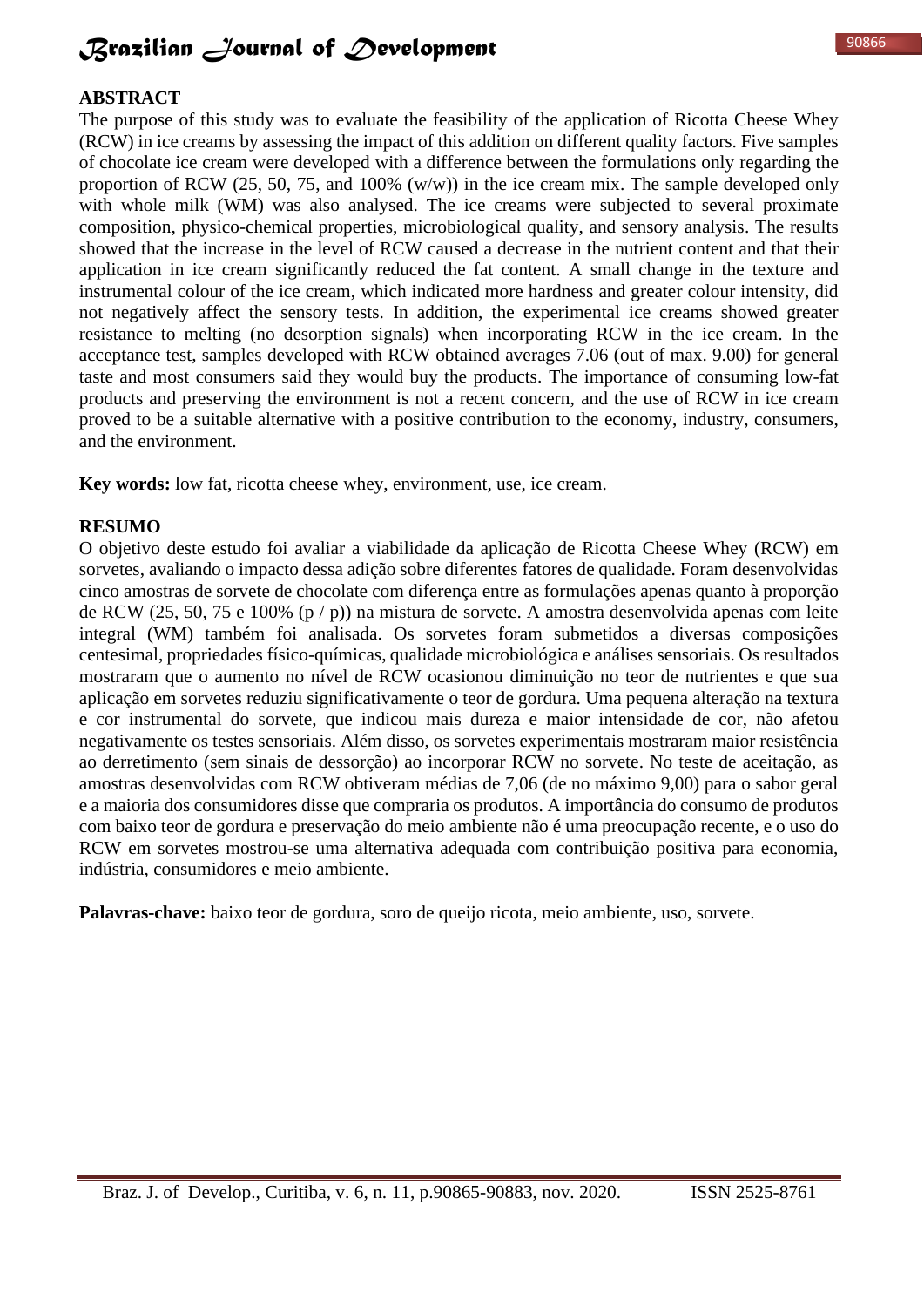## **1 INTRODUCTION**

Dairy production generates large quantities of effluent with high organic load, and can create serious environmental problems if not used or treated correctly (Gonzalez Siso,1996; Rivas *et al*., 2010; Janczukowicz *et al*., 2008). Considering the nutritional and technological potential, the use of dairy by-products can have a positive impact not only on consumer health, but also on the economy of many companies, reducing raw material costs and thus, reducing the production costs of several other processed food products, such as ice creams (Sansonetti *et al*., 2009; Singh and Singh, 2012; Božanić *et al*., 2014).

The uses of cheese whey in the food industry include meat and meat products, reduced fat products, yoghurts and ice creams, cheeses, bakery products, confectionery and pastry products, infant formulas, and whey drinks (Królczyk *et al*., 2016). It is known that Ricotta Cheese Whey (RCW), "scotta", has a high content of lactose, acidity and pleasant taste, and appears as the main by-product of ricotta cheese manufacturing process (Sansonetti *et al*., 2009). Nevertheless, it is considered highly pollutant, characterized by BOD (Biological Oxygen Demand) and COD (Chemical Oxygen Demand) values of 50 g.L<sup>-1</sup> and 80 g.L<sup>-1</sup>, respectively. Since RCW is a dairy by-product, it is required to have an appropriate and expensive treatment that most dairy industries are not willing to pay (Marwaha and Kennedy, 1988; Sansonetti *et al*., 2009). Therefore, its use is economically interesting because it has a lower cost than the treatment itself.

Ice cream is a frozen dessert consumed worldwide by groups of all ages and cheese whey is the most widely used dairy by-product in its production in any form (i.e. whey powder, and whey protein hydrolyzed, concentrated, isolated, etc.) (Parsons *et al*., 1985; Haque and Ji, 2003; Rodríguez and M´Boumba, 2011). However, other interesting dairy byproducts are not well exploited, for example RCW (Young, 2007; Jasińska *et al*., 2012, Balthazar *et al*., 2017).

Taking into consideration that any modifications in the composition of ice creams can result in changes in their main characteristics (colour, appearance, flavour, texture, melting, etc), which are key factors to their success, the present study intends to investigate the feasibility of the use of ricotta cheese whey in ice creams, observing the behaviour of its application in various quality parameters for this type of product.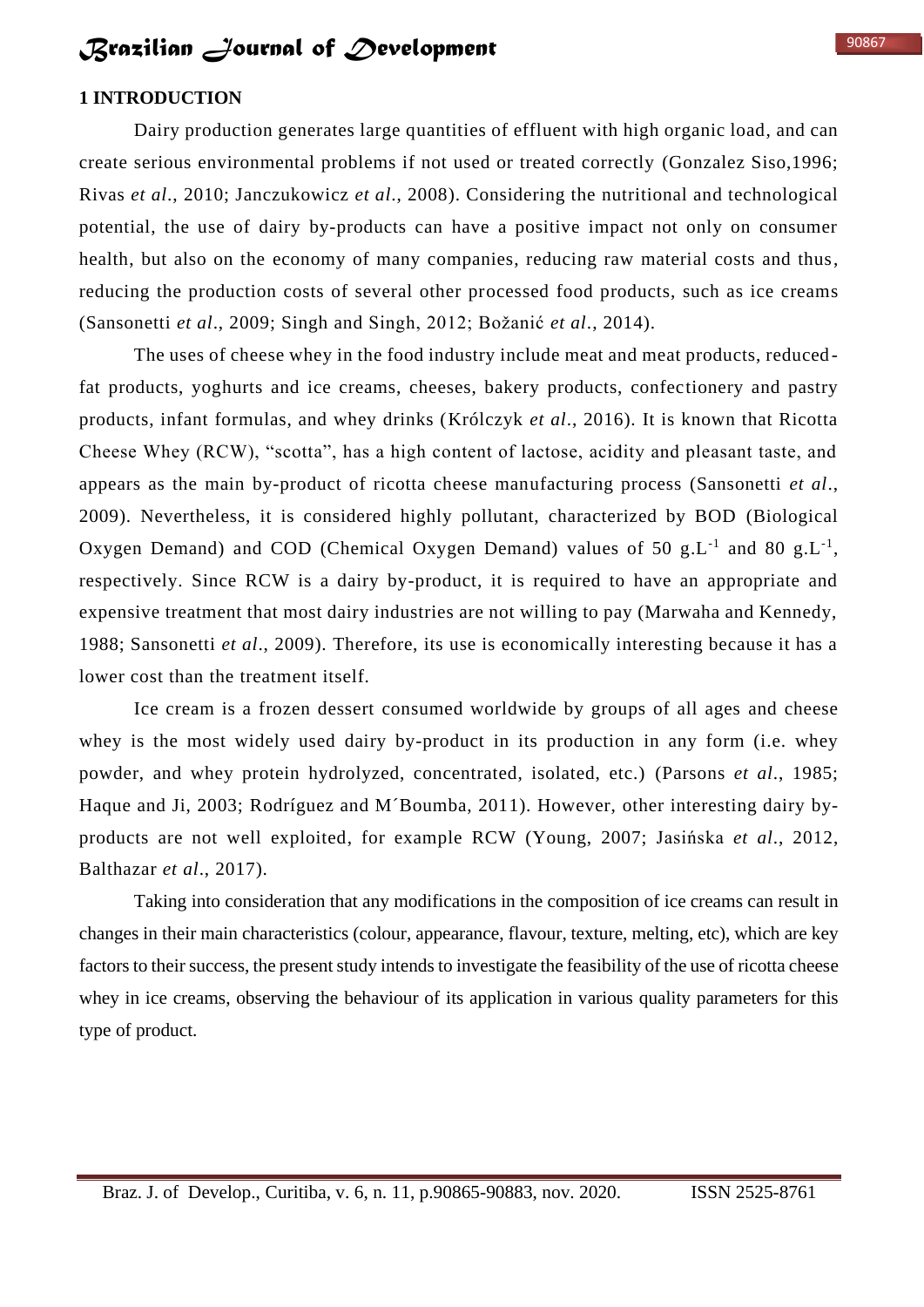#### **2 Materials and Methods**

### 2.1 INGREDIENTS

The ricotta cheese whey (RCW) was obtained from ricotta production of an agro-industry located at the Federal Institute of Alagoas (Satuba/AL/Brazil). The samples were sent frozen in thermal boxes for up to 12 hours to the Food Technology Laboratory (FTL) of the School of Pharmacy at the Federal University of Bahia (Salvador/BA/Brazil). Regarding the other ingredients used in ice cream production (Table I), the acquisition took place in a local market in Salvador/BA/Brazil.

| Table I<br>Formulations and their respective chocolate ice cream codes. |                     |                   |                   |                   |                     |  |  |
|-------------------------------------------------------------------------|---------------------|-------------------|-------------------|-------------------|---------------------|--|--|
| <b>INGREDIENTS</b>                                                      | <b>RCW</b><br>$0\%$ | <b>RCW</b><br>25% | <b>RCW</b><br>50% | <b>RCW</b><br>75% | <b>RCW</b><br>100\% |  |  |
| (%)                                                                     | 0RCW                | 25RCW             | 50RCW             | 25RCW             | 100RC<br>W          |  |  |
| Whole milk (Italac <sup>®)</sup>                                        | 58.14               | 43.61             | 29.07             | 14.53             |                     |  |  |
| Ricotta cheese whey (RCW)                                               |                     | 14.53             | 29.07             | 43.61             | 58.14               |  |  |
| Sucrose (DA BARRA®)                                                     | 17.44               | 17.44             | 17.44             | 17.44             | 17.44               |  |  |
| Cream (Nestlé®) (17% fat content)                                       | 11.63               | 11.63             | 11.63             | 11.63             | 11.63               |  |  |
| Stabiliser/Thickener (Selecta®)                                         | 0.58                | 0.58              | 0.58              | 0.58              | 0.58                |  |  |
| Emulsifier (Selecta <sup>®)</sup>                                       | 0.58                | 0.58              | 0.58              | 0.58              | 0.58                |  |  |
| 100% alkalised cocoa powder (Nestlé®)                                   | 11.63               | 11.63             | 11.63             | 11.63             | 11.63               |  |  |

### 2.2 FORMULATION, PROCESSING AND STORAGE OF ICE CREAMS

Chocolate ice creams were prepared at the FTL of the School of Pharmacy at the Federal University of Bahia (Salvador/BA/Brazil). Table I summarises the five formulations developed in this study differing only by the absence and different proportions of RCW. The ice cream mix preparation process was carried out as follows: homogenisation of the mixtures – mix (single stage at controlled temperature of  $25 \pm 2$  °C and ambient pressure), pasteurisation (80 °C for 30 seconds), maturation (4 °C for 12 hours), and chilling/freezing (single stage at -10 ºC and ambient pressure) in suitable equipment (Cuisinart® ICE-100, USA) for 30-40 minutes, until reaching consistency. The distribution was made in 250 mL polypropylene containers (PRAFESTA®) and stored at -18 °C until analysis. Three batches of formulations were prepared on different days and the ice cream samples were collected for triplicate analysis.

### 2.3 PHYSICOCHEMICAL ANALYSES

The fat content of ice cream was determined by the Bligh and Dyer method (Bligh and Dyer, 1959), while moisture, ash, and proteins by the Association of Official Analytical Chemists method (AOAC, 1995). Carbohydrates (Nifext fraction) were obtained by the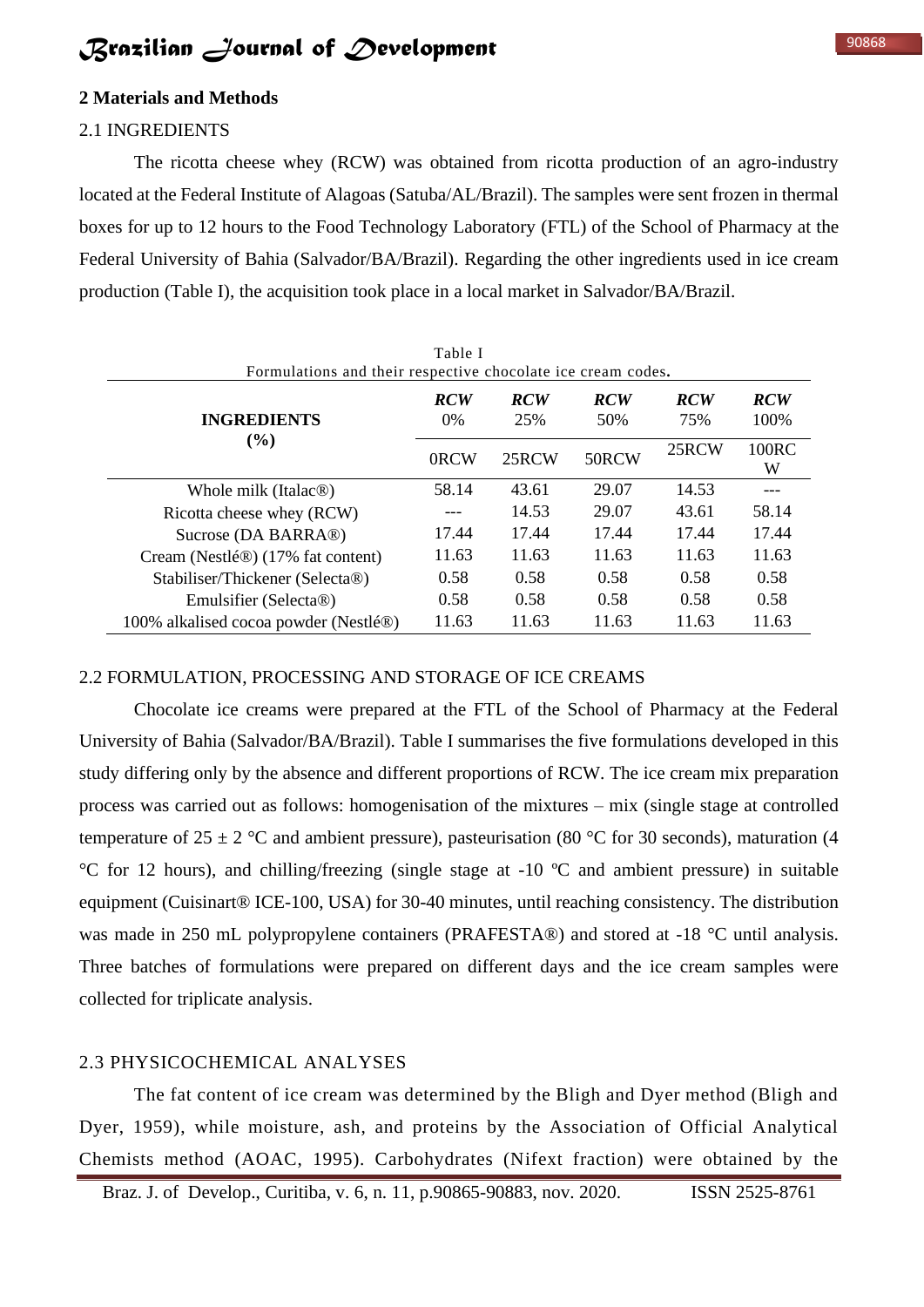difference between the mentioned elements, and the energy content of these nutrients was calculated from the Atwater coefficient of proteins  $(4kcal.g^{-1})$ , fat  $(9kcal.g^{-1})$ , and carbohydrates  $(4kcal.g^{-1})$  (FAO, 2003).

#### 2.4 ACIDITY AND PH

The acidity was expressed as % lactic acid measured by titration (0.1N NaOH) (AOAC, 1995). Using a previously calibrated digital pH-meter (model DM-23 Digimed; Digicrom Analítica Ltda. - Brazil), the pH was measured directly at controlled temperature of  $25 \pm 2$  °C.

#### 2.5 MELTING RESISTENCE

The melting behaviour of ice creams was determined according to the method described by Prindiville *et al.* (2000) with some modifications. Approximately 40g/50mL of the ice cream samples were carefully removed from the freezer (-18 °C) and quickly placed on a wire mesh (1cm<sup>2</sup> in each bore) at a set-controlled temperature (25  $\pm$  1 °C). A graduated cylinder with a funnel was placed under the mesh to collect the melted ice cream and the dropping weight was measured every 5 minutes for 60 minutes. The melting rates were determined based on the linear regression coefficient of the recorded weights of each ice cream sample versus time.

#### 2.6 DESORPTION RESISTANCE

After melting, the ice cream samples were checked to assess the appearance of desorption. In case the melted ice cream exhibited whey, such melted portion was transferred to the separation funnel and the whey fractions of the samples were weighed.

#### 2.7 OVERRUN

Ice cream overrun was determined by the method described by Alamprese *et al*. (2002) with some modifications, following the equation:

Overrun  $\left(\% \right) = 100$  X (ice cream volume - mix volume) X (mix volume)<sup>-1</sup>.

#### 2.8 INSTRUMENTAL COLOUR

The instrumental colour measurement of the samples was determined by Minolta colourimeter (Chroma Meter,  $CR-400$  - Japan), properly calibrated, measuring  $L^*$ (brightness),  $a^*$  (transition from green - $a^*$  to red + $a^*$ ), and  $b^*$  (transition from blue - $b^*$  to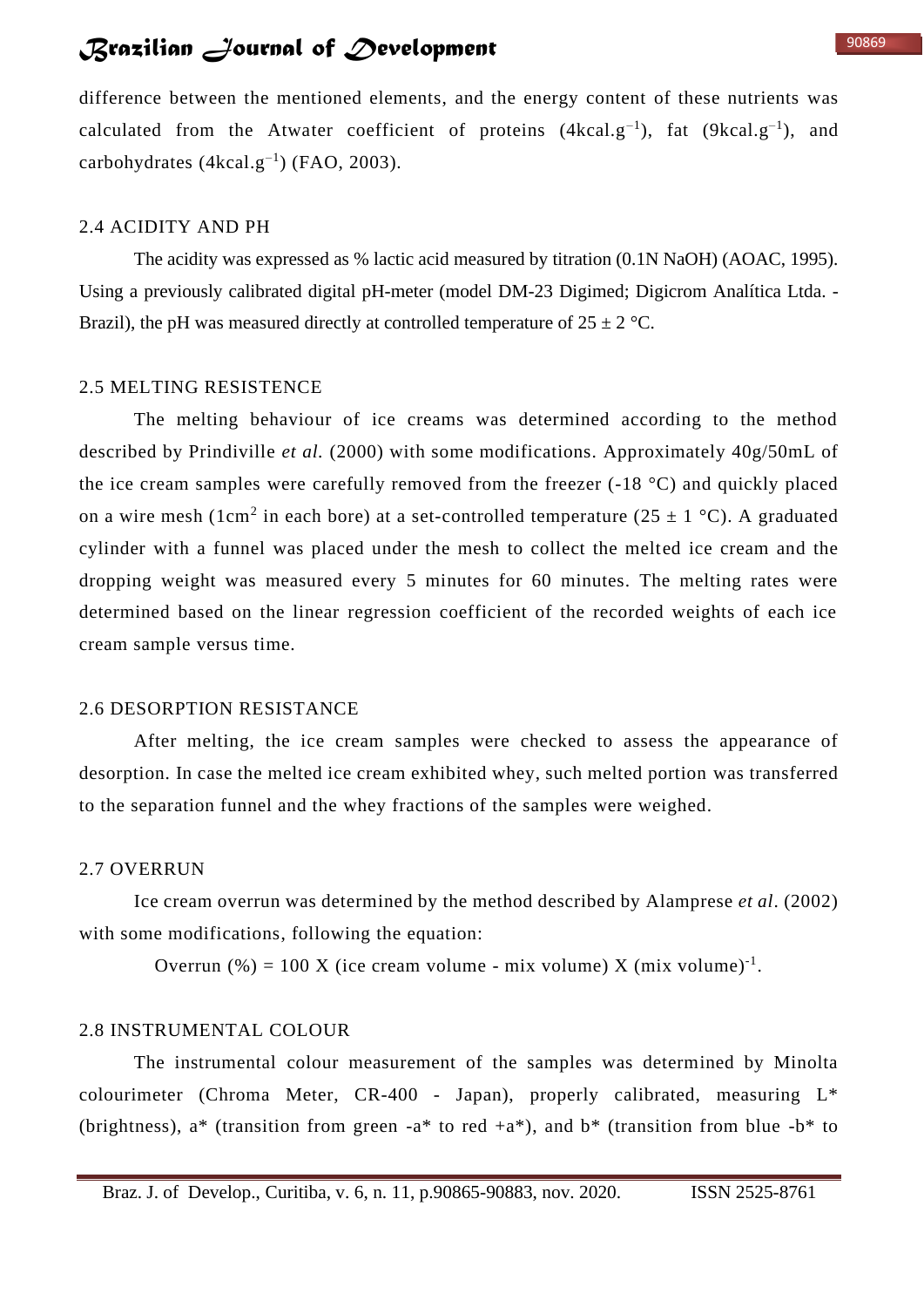yellow  $+b^*$ ). The light source for the colourimeter was the standard daytime light (C) and the standard observer was 2°.

### 2.9 TEXTURE PROFILE ANALYSIS (TPA)

TPA (hardness) was measured using a TA.XT Express texture analyser (Stable Micro System, UK) and Software Exponent to determine hardness (maximum force during penetration (N)). The penetration of each ice cream sample (in 250 mL polypropylene containers (PRAFESTA®)), which was immediately removed from the freezer (kept for 24 hours at -18 °C) and placed in the centre of the equipment metal base, followed the similar method of El-Nagar *et al*. (2002): penetration distance = 25mm, force  $= 0.1N$ , and probe velocity pre-penetration, during, and post penetration  $= 1 \text{mm/s}$ . The analysis was carried out at controlled temperature (18  $\pm$  2 °C) and penetrations were made by a P/6 stainless steel cylindrical probe attached to a 10kg load cell.

#### 2.10 MICROBIOLOGICAL QUALITY

The methodology described by Silva *et al.* (2007) was used to evaluate the microbiological quality of ice creams that had the norms established by Resolution 12/2001 of the National Health Surveillance Agency (Brasil, 2001) as parameters.

### 2.11 CONSUMER TESTS

To comply with the principles of ethics in research with human beings, the project was approved by the Research Ethics Committee of the University Hospital Clementino Fraga Filho (CAAE 77418117.7.0000.5257). A free, prior, and informed consent form was used for the agreement of participation and application of the questionnaire.

The degree of product acceptance was assessed using a form with a nine point hedonic scale  $(1 =$  extremely disliked to  $9 =$  extremely liked), with the participation of 50 untrained testers who evaluated the following attributes: appearance, aroma, flavour, texture, and overall liking. The testers also indicated their purchase intention using a five point hedonic scale  $(1 = \text{certainly would not buy to } 5 = \text{certainly would buy}).$ 

### 2.12 STATISTICAL TREATMENT

Statistica 7.0 software (StatSoft - USA) was used for statistical analysis in conjunction with the one-way analysis of variance (One-way Anova) and Tuckey HSD test, with a significance level of 0.05 to define the difference between the means.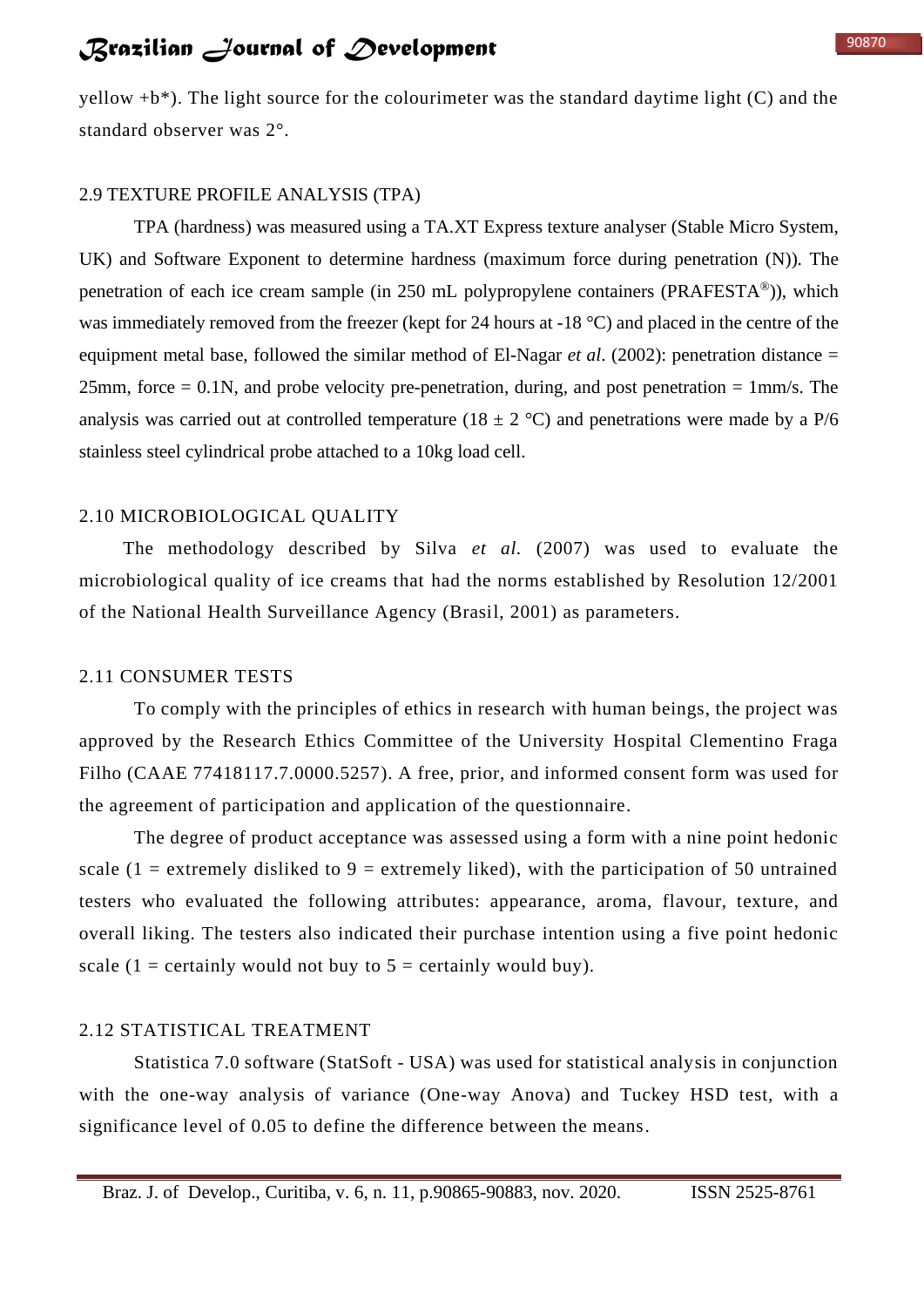## **3 RESULTS AND DISCUSSION**

### 3.1 PHYSICOCHEMICAL CHARACTERISTICS

The proximate composition of whole milk, RCW, ice cream formulations are presented in Table II. RCW presented higher moisture value than whole milk, different from the other nutrients (ash, lipids, proteins, carbohydrates) and energy value, which were all lower. There is little information on the composition of RCW, but the results of the present study were very close to those reported by other authors who also characterized this dairy by-product (Sansonetti *et al*., 2009).

| Table II<br>Chemical composition, caloric value, pH, and acidity of RCW, milk, and ice cream formulations. |                               |                              |                              |                               |                               |                                |                              |                                      |
|------------------------------------------------------------------------------------------------------------|-------------------------------|------------------------------|------------------------------|-------------------------------|-------------------------------|--------------------------------|------------------------------|--------------------------------------|
| <b>Sample</b>                                                                                              | <b>Moisture</b><br>(%)        | Ash<br>$(\%)$                | Fat<br>$(\%)$                | Protein(s)<br>(%)             | Carbohydrates<br>$($ %)       | <b>Energy</b><br>(Kcal/100g)   | pH                           | <b>Acidity</b><br>(% Lactic<br>acid) |
| RCW <sup>X</sup>                                                                                           | $94.47 \pm 0.31$ <sup>a</sup> | $0.48 \pm 0.03^b$            | $0.02 \pm 0.00^b$            | $0.51 \pm 0.04^b$             | $4.51 \pm 0.17^b$             | $20.26 \pm 1.36^b$             | $4.41 \pm 0.07^b$            | $0.52 \pm 0.01$ <sup>a</sup>         |
| <b>WMY</b>                                                                                                 | $84.80 \pm 0.55^{\rm b}$      | $0.95 \pm 0.04^{\text{a}}$   | $3.15 \pm 0.21$ <sup>a</sup> | $3.28 + 0.00^a$               | $7.83 \pm 0.32$ <sup>a</sup>  | $72.79 \pm 1.44^a$             | $6.62 \pm 0.06^a$            | $0.19 \pm 0.01^b$                    |
|                                                                                                            |                               |                              |                              | <b>Ice Cream Formulations</b> |                               |                                |                              |                                      |
| 0RCW                                                                                                       | $63.03 + 0.44$ <sup>e</sup>   | $1.40 \pm 0.01^a$            | $4.48 \pm 0.27$ <sup>a</sup> | $3.71 \pm 0.08^a$             | $27.38 \pm 0.30^a$            | $164.68 \pm 2.64$ <sup>a</sup> | $6.40 \pm 0.06^{\text{a}}$   | $0.41 \pm 0.05^e$                    |
| 25RCW                                                                                                      | $64.37 + 0.27$ <sup>d</sup>   | $1.35+0.02b$                 | $3.45 \pm 0.07^b$            | $3.62 + 0.00b$                | $27.21 \pm 0.05^{\text{a}}$   | $154.41 \pm 1.34^b$            | $6.03+0.01b$                 | $0.58 \pm 0.02$ <sup>d</sup>         |
| 50RCW                                                                                                      | $65.67 \pm 0.15$ <sup>c</sup> | $1.32 \pm 0.00$ <sup>c</sup> | $2.79 \pm 0.16$ <sup>c</sup> | $3.25 \pm 0.16^{\circ}$       | $26.97 \pm 0.11^b$            | $145.99 \pm 0.80$ <sup>c</sup> | $5.76 \pm 0.01$ <sup>c</sup> | $0.65 \pm 0.04$ <sup>c</sup>         |
| 75RCW                                                                                                      | $66.90 + 0.76^b$              | $1.30 \pm 0.02$ <sup>c</sup> | $2.55 \pm 0.01$ <sup>d</sup> | $2.75+0.00d$                  | $26.50 \pm 0.28$ c            | $139.91 + 3.25$ <sup>d</sup>   | $5.51 \pm 0.01$ <sup>d</sup> | $0.78 \pm 0.02^b$                    |
| 100RCW                                                                                                     | $68.46 \pm 0.31$ <sup>a</sup> | $1.22 + 0.05^d$              | $2.51 \pm 0.02^e$            | $2.63 \pm 0.13^e$             | $25.18 \pm 0.23$ <sup>d</sup> | $133.83 \pm 1.28^e$            | $5.21 \pm 0.11$ <sup>e</sup> | $0.95 + 0.04^a$                      |

\*Data are presented as mean± SD and analysed with one-way analysis of variance. Different letters in the same column indicate a statistical difference ( $p$ < 0.05) among different samples using the Tukey test.

<sup>X</sup> Ricotta Cheese Whey.

<sup>Y</sup> Whole Milk.

Following the behaviour mentioned before, and based on the difference from the 0RCW sample values, it is observed that the addition of RCW can significantly influence the nutritional composition of the ice cream, increasing moisture (between 2.13 and 8.61%) and reducing ash (between 3.57 and 12.86%), lipids (between 22.99 and 43.97%), proteins (between 1.08 and 29.11%), carbohydrates (between 0.77 and 8.03%), and energy value (between 6.24 and 18.73 %) (Table II). The chocolate ice creamsshowed % Total Solids (%TS) from 31.54% (100RCW) to 36.97% (0RCW), difference of about 5%TS, and % Solids-Non-Fat (%SNF) from 29.03% (100RCW) to 32.49% (100RCW), difference of about 3%SNF. However, the most apparent change was the composition of lipids, allowing to classify the developed samples from 50RCW as "light" by the standards established by the International Dairy Food Association (IDFA), since it presented a reduction of more than 25% fat in comparison with the ice cream prepared utilising solely milk. This particular situation is interesting in providing health benefits related to the intake of low-fat foods. The success of lipid fraction reduction was also observed in the study by Rodrigues *et al.* (2006), where by-products of dairy products were added to ice cream.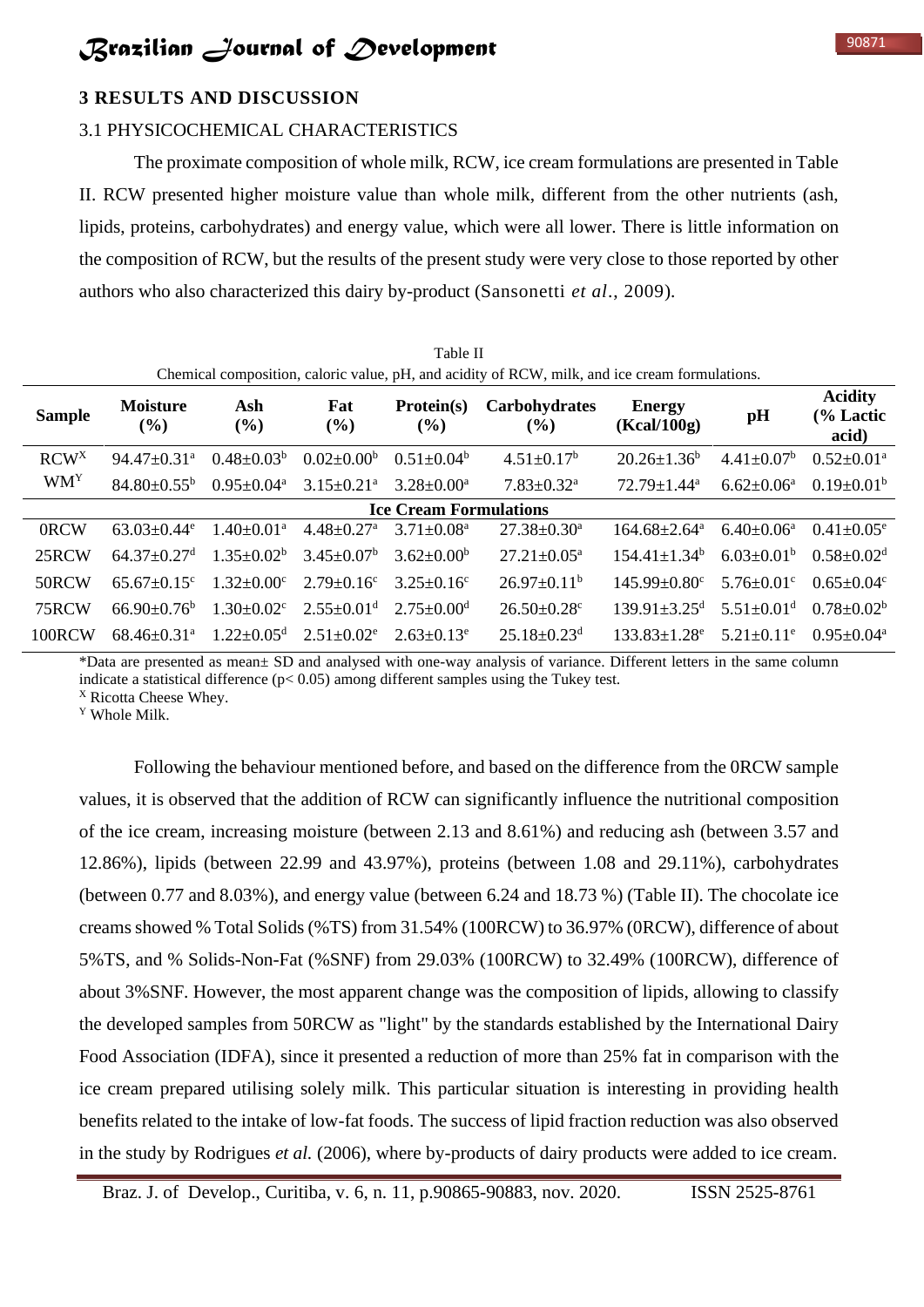Moisture in the present study ranged from 63.03% to 68.46%, which coincides with most of the results found by different authors who analysed milk-based ice cream: Bery *et al.* (2014) with 54%; Boff (2013) with 63 to 70%, and Rodrigues *et al*. (2006) with 55 to 59%. The average values of ash content in chocolate ice cream found in the present study are in line with those in the literature for that same flavour, as Bery *et al.* (2014) with 1.17%, Rodrigues *et al.* (2006) with 1.27%, and Boff (2013) with 1.24%.

In Brazil, ice cream should contain minimum of 2.5% protein (Brasil, 1999) and a difference (84.45%) between the values of proteins in the ice cream prepared using RCW and whole milk was observed (Table II), which is due to the fact that this dairy by-product is obtained from a technological process (cheese production with a high concentration of proteins), naturally reflecting a lower protein content, despite the difference between the means of % proteins obtained in the ice cream being much lower. Similar values for carbohydrates were found by Piati *et al.* (2015) (20.06%) and Boff (2013) (22.38%) in chocolate ice creams.

#### 3.2 ACIDITY AND PH

According to the results presented in Table II, the lower pH value and higher acidity of the ice cream prepared using RCW compared to that prepared using whole milk explain the decreasing behaviour of the pH values and increase of acid values of the ice cream as RCW was added. It is interesting to note that the difference in pH values and acidity did not change much as RCW was added into the ice creams. The low pH of RCW is due to the processing of ricotta, obtained by acid and thermal action, which consequently generates several acidic compounds such as lactic acid, fatty acids, etc (Sansonetti *et al*., 2009).

RCW was more acidic (mean of pH: 4.41) than the mean presented by Bald *et al*. (2014) (5.44) and Lavari *et al.* (2014) (5.67) for the same raw material. This variation might be associated to the different types and proportions of cheese whey and acid used in the production of ricotta, which implies different pH (Sansonetti *et al*., 2009). According to the reports by Rodrigues *et al.* (2006) and the present study, the pH values of whole milk were close to neutrality, in agreement with the current legislation for milks (Brasil, 1997).

The pH values of ice creams are generally around 6.3, but pH and acidity are parameters that can be influenced by the composition of the mixture, such as the addition of ingredients (fruits, cocoa, etc.) into the formulation and the use of milk from different origins (Arbuckle *et al*., 1986; Correia *et al.*, 2008). Additionally, alkalised or non-alkalised cocoa powder can also affect the pH of ice cream system. In this study, the pH values and acidity for ice creams were similar to the ones mentioned above and to other studies with chocolate ice cream (Rodrigues *et al*., 2006; Bery *et al*., 2014).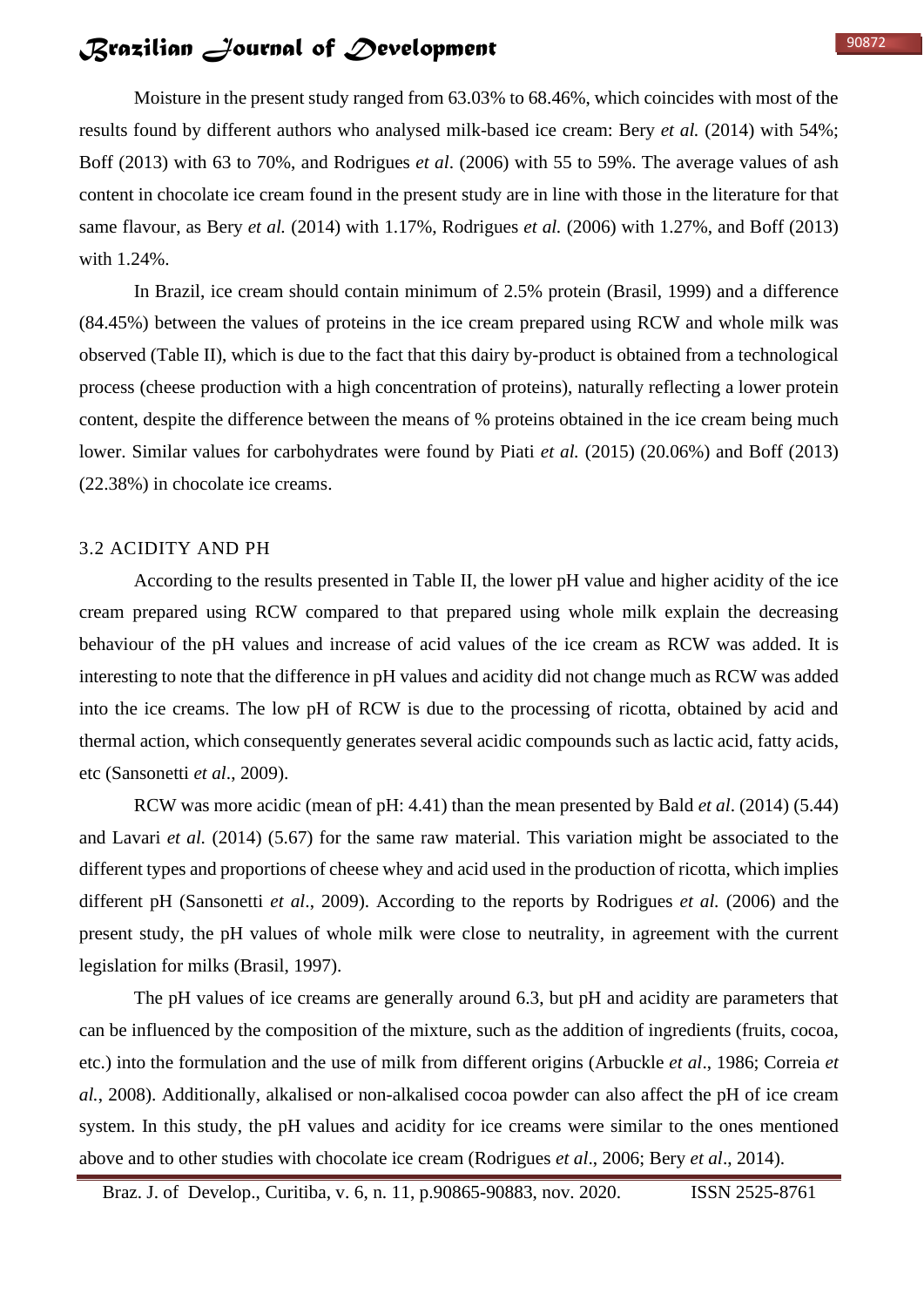A good ice cream is expected to present a moderate melting resistance so that during ice cream consumption the solid frozen state is maintained for a reasonable period (Bodyfelt *et al*., 1988; Waltra and Jonkman, 1998; Marshall, 2003).

According to Table III and Figure I, the ice cream developed with whole milk showed higher melting rate (i.e. lower melting resistance) when compared to the samples developed with RCW, which in turn, showed no significant differences between them. The first signs of melting could be seen for the ice cream developed with milk (in 5 minutes), which was different from the ones with RCW (25 minutes). This behaviour was also observed by Li *et al.* (2015) when evaluating the effect of the addition of collagen on the rheological properties in chocolate ice cream, finding that the time required for the beginning of the melting was also high (23.33 and 35.67 minutes) with low melting rates.

Table III Colour parameters of RCW, milk, ice cream formulations, and melting rate, colour parameters, and texture of ice cream formulations.

| <b>Sample</b>           | $L^*$                         | $a^*$ <sup>x</sup>            | $h^*$ <sup>x</sup>           | <b>Melting</b><br>rate <sup>X</sup><br>(g/min) | $\mathbf{Hardness}^{\mathbf{X}}$<br>(N) | Overrun <sup>X</sup><br>$(\%)$ |  |
|-------------------------|-------------------------------|-------------------------------|------------------------------|------------------------------------------------|-----------------------------------------|--------------------------------|--|
| <b>RCW</b> <sup>y</sup> | $31.29 \pm 0.90^b$            | $11.55 \pm 0.25^{\circ}$      | $2.15 \pm 0.58$ <sup>b</sup> |                                                |                                         |                                |  |
| WM <sup>z</sup>         | $86.34 \pm 0.42^{\text{a}}$   | $-7.25 \pm 0.17$ <sup>a</sup> | $21.67 \pm 0.18^a$           |                                                |                                         |                                |  |
|                         | <b>Ice Cream Formulations</b> |                               |                              |                                                |                                         |                                |  |
| 0RCW                    | $40.69 \pm 0.75$ <sup>a</sup> | $10.57 \pm 0.08^{\text{a}}$   | $6.18 \pm 0.18^a$            | $0.73 \pm 0.03^{\text{a}}$                     | $33.99 \pm 1.07$ <sup>e</sup>           | $64.56 \pm 8.41^{\circ}$       |  |
| 25RCW                   | $39.88 \pm 0.05^{\rm b}$      | $10.01 \pm 0.12^b$            | $5.99 \pm 0.00^b$            | $0.67 \pm 0.01^{\rm b}$                        | $35.21 \pm 0.13$ <sup>d</sup>           | $60.15 \pm 9.87$ <sup>ab</sup> |  |
| 50RCW                   | $39.72 \pm 0.07$ °            | $9.80 \pm 0.08$ <sup>c</sup>  | $4.88 \pm 0.12$ <sup>c</sup> | $0.67 \pm 0.02^b$                              | $36.18 \pm 0.21$ °                      | 53.06 $\pm$ 6.34 <sup>ab</sup> |  |
| 75RCW                   | $38.64 \pm 0.46$ <sup>d</sup> | $9.41 \pm 0.15$ <sup>d</sup>  | $4.46 \pm 0.02$ <sup>d</sup> | $0.67 \pm 0.01^{\rm b}$                        | $37.18 \pm 0.17^b$                      | $49.22 \pm 5.46^b$             |  |
| 100RCW                  | $37.63 \pm 0.22$ <sup>e</sup> | $8.33 \pm 0.15$ <sup>e</sup>  | $3.38 \pm 0.30^e$            | $0.67 \pm 0.01^{\rm b}$                        | $38.43 \pm 0.92^{\text{a}}$             | $44.96 \pm 6.77^b$             |  |

\* Data are presented as mean± SD and analysed with one-way analysis of variance. Different letters in the same column indicate a statistical difference ( $p$ < 0.05) among different samples using the Tukey test.

<sup>X</sup> Tests carried out at a set-controlled temperature (25  $\pm$  1 °C).

<sup>Y</sup> Ricotta Cheese Whey.

<sup>Z</sup> Whole Milk.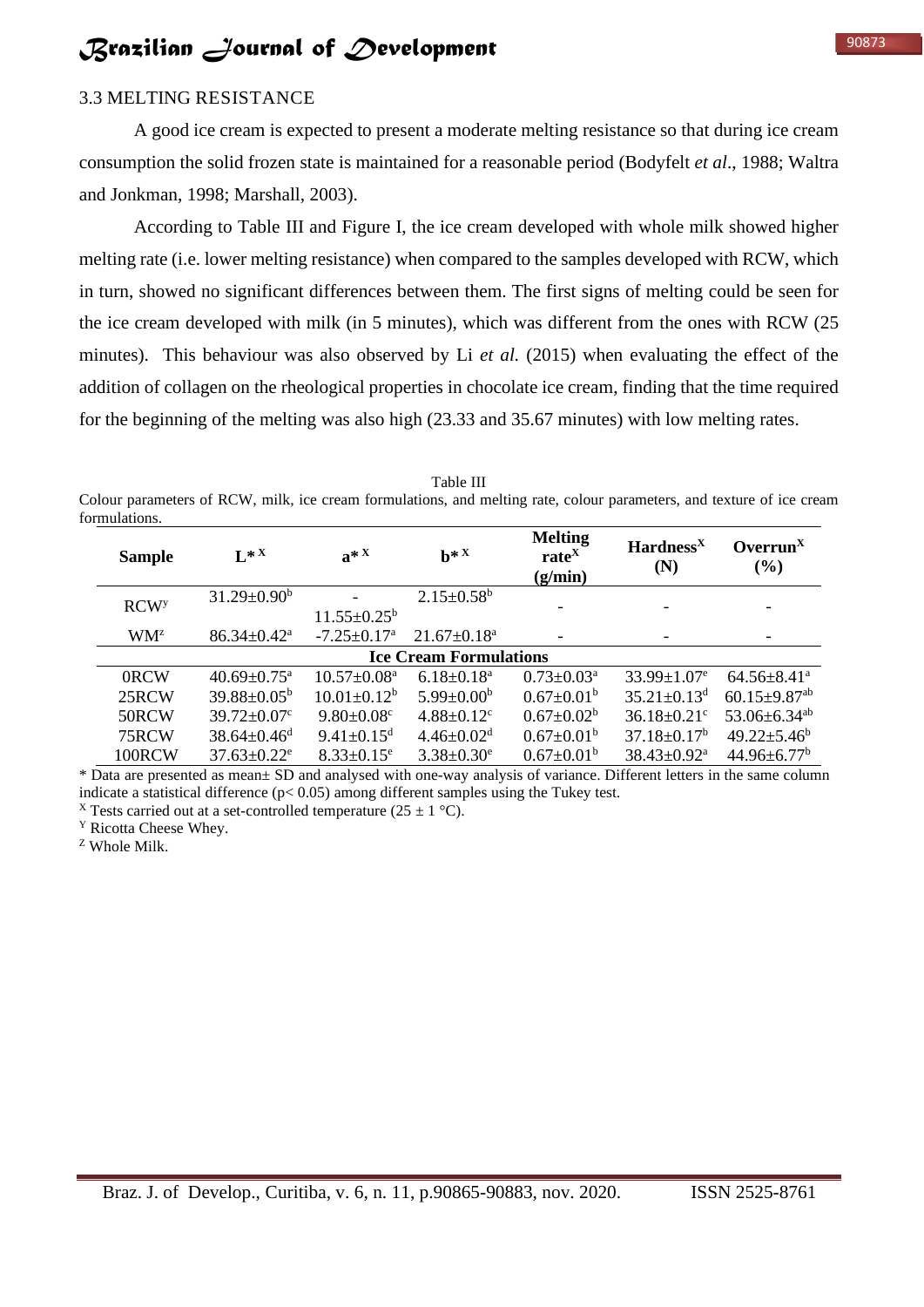

According to this study and Akalin *et al.* (2008), possibly due to the effect of dissolved solids on freezing point depression, samples that were high in solids and fat melted faster than those that were low in solids and fat. Additionally, the results of Udabage *et al.* (2005) suggest alteration of the emulsion characteristics of ice cream mixes with the increased whey protein denaturation, which consequently altered the ice cream properties, resulting in ice creams with better melting resistance. In this study, similarly, the presence of RCW in ice cream (higher denatured protein content compared to milk) increased melting resistance.

#### 3.4 DESORPTION RESISTANCE

None of the samples presented serum formation and, thus they could not be quantified whatsoever. Taking into consideration that a good ice cream should not show phase separation during and after melting, all samples met this quality attribute. According to Tharp *et al.* (1998) and Bodyfelt *et al.* (1988), among the factors that strongly influence phase separation after melting is protein concentration. This is exemplified by the fact that ice creams containing high protein concentration in water are generally less stable in this aspect than others with lower concentration. Therefore, this finding may explain the absence of phase separation in the ice creams of the present study due to low protein concentration.

90874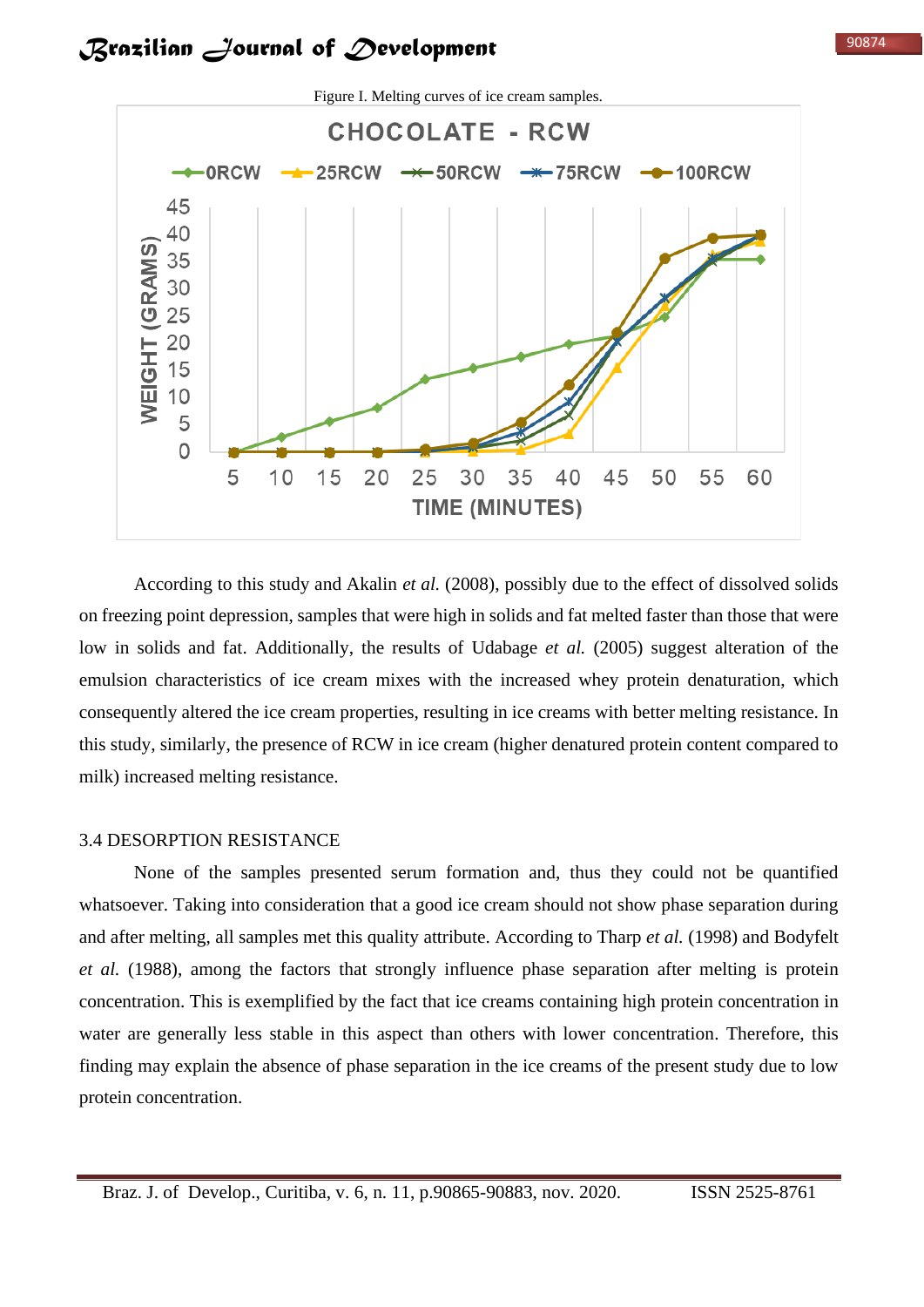## 3.5 OVERRUN

There were no significant differences among overrun values of ice creams except that found between 0RCW sample with 75RCW and 100RCW sample, i.e., high levels of RCW reduced the yield of ice cream (Table III).

There are no studies in the literature that have applied overrun analysis in ice cream manufactured with partial or total replacement of milk by RCW; however, Yilsay *et al.* (2006) reported that substitution of a whey protein fat replacer for milk fat decreased the overrun.

### 3.6 INSTRUMENTAL COLOUR

As seen in Table III, the whole cow milk was lighter (higher  $L^*$  value) than RCW due to the absence of carotenoids in its composition (Nozière *et al*., 2006). Additionally, the higher concentration of RCW in the ice creams made the samples subtly darker.

The coordinates  $a^*$  ( $-a^*/+a^*$ ) and  $b^*$  ( $-b^*/+b^*$ ) indicate the colour directions (Wetzel and Charalambous, 1998). As RCW was added, the values of a\* increased and b\* decreased. Therefore, the low values of a\* and b\* obtained from the chocolate ice cream samples of the present study showed the region where the brown tones are located. The visible lack of opacity in RCW justifies the increase of colour intensity in the ice cream samples with larger proportion of RCW in the formulation of ice cream mix.

The chocolate ice creams of the present study were lighter than those developed by Piati *et al.* (2015) with luminosity (L\*) between 21.53 and 35.59, when analysing the behaviour of the addition of chia mucilage (*Salvia hispanica* L.) into chocolate ice cream. The results were also similar to those analysed by Crizel *et al.* (2013) in chocolate ice cream with added orange fiber (L\* between 37.02 and 46.24) and Li *et al.* (2015) in chocolate ice cream with added collagen (L\* between 41.64 and 43.03).

#### 3.7 TEXTURE PROFILE ANALYSIS (TPA)

The "softest" ice cream was that with whole milk followed by the one with 25, 50, 75 and 100% incorporation of RCW (Table III). Thus, as RCW concentration in ice creams increased, the required force of deformation also increased, which means that the ice creams became "harder". The lowering in proteins content in such samples did not make the ice cream softer since the lowering in fat content was more expressive (Table II), making the ice cream harder. This same behaviour was observed by other authors, such as El-Nagar *et al.* (2002) in frozen yoghurt and Akalin and Erişir (2008) in low-fat ice creams. Moreover, studies conducted by Guinard *et al.* (1997), Alamprese *et al.* (2002), and Akalin *et al*. (2008) showed that the hardness of ice cream was inversely proportional to the fat content. Guinard *et al.* (1997) also pointed out that the reduction of fat content provides an increase in the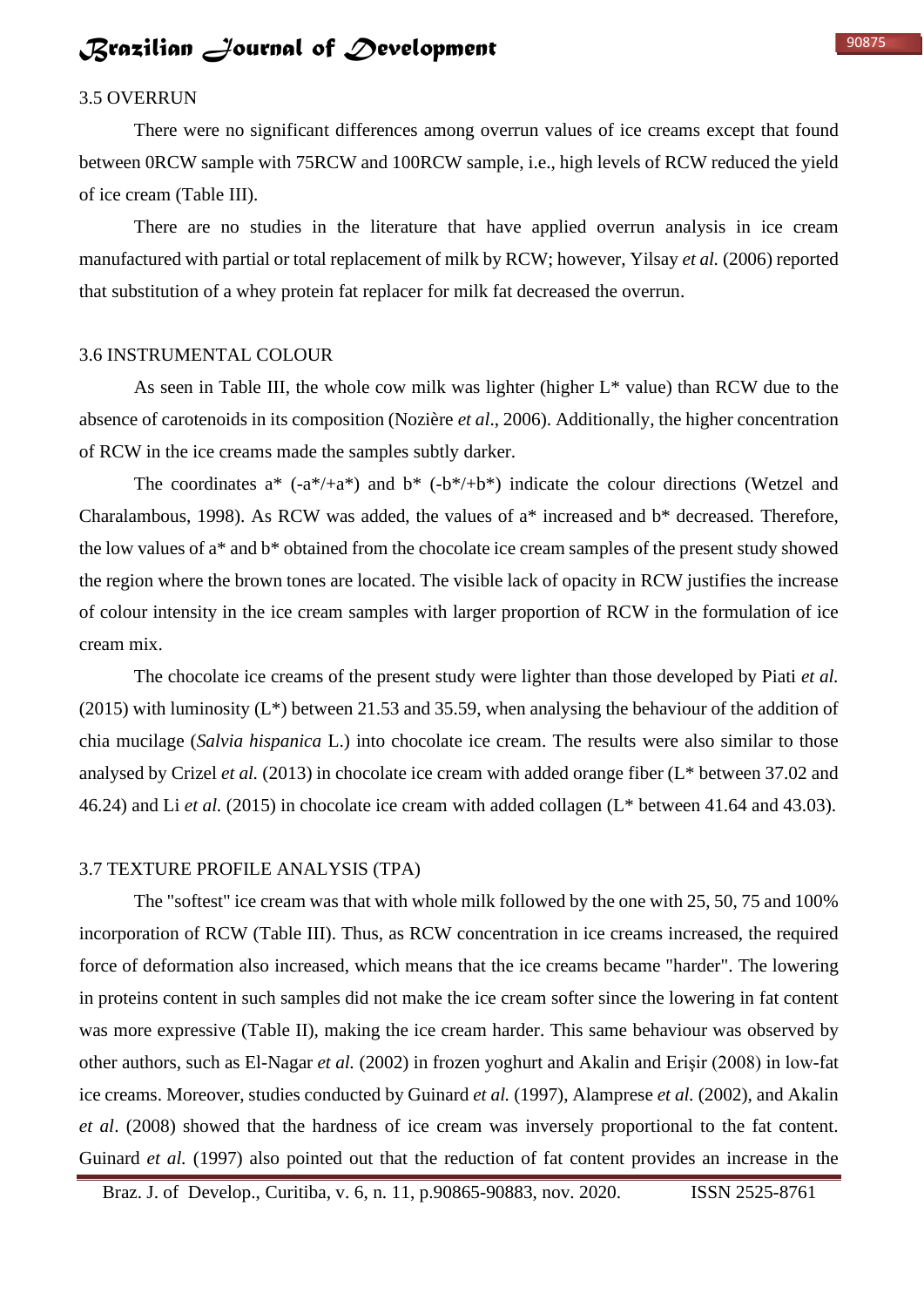formation of ice crystals, due to the reduced solids (%TS) and increased moisture, which can generate greater hardness in low-fat ice creams.

Aime *et al*. (2001) and Whelan *et al*. (2008) found higher values of firmness for ice cream with whole milk (86.30 N and 57.30 N, respectively), but Oliveira (2008) noted a value of 24.04N as instrumental firmness.

### 3.8 MICROBIOLOGICAL QUALITY

Table IV shows the results obtained from the evaluation of the microbiological profile of the ice creams, in which all the analysed samples were suitable for consumption, presenting values equal to or below the limit established by the current legislation. Additionally,

### 3.9 *SALMONELLA* SPP. WAS ABSENT IN 1G OF ICE CREAM SAMPLES

|                                                                                                      | <b>Thermotolerant Coliforms at</b> |  |  |
|------------------------------------------------------------------------------------------------------|------------------------------------|--|--|
| (MPN), Colony Forming Units $(CFU)/g$ or presence).                                                  |                                    |  |  |
| Characterization of the ice cream samples for microbiological contamination (in Most Probable Number |                                    |  |  |
| Table IV                                                                                             |                                    |  |  |

| <b>Formulation</b>              | <b>Coagulase Positive Staphylococci</b><br>$(CFU^*)$ | <b>Thermotolerant Coliforms at</b><br>$45^{\circ}C$<br>$(MPN**)$ |  |  |
|---------------------------------|------------------------------------------------------|------------------------------------------------------------------|--|--|
| <b>Brazilian</b><br>legislation | 500/g                                                | 50/g                                                             |  |  |
| RDC 12/2001                     |                                                      |                                                                  |  |  |
|                                 | Amplitude                                            | Amplitude                                                        |  |  |
| 0RCW                            | $11.00 - 18.00$                                      | $3.00 - 6.10$                                                    |  |  |
| 25RCW                           | $10.00 - 15.00$                                      | $3.00 - 6.20$                                                    |  |  |
| 50RCW                           | $11.00 - 17.00$                                      | $3.00 - 3.60$                                                    |  |  |
| 75RCW                           | $9.00 - 17.00$                                       | $3.00 - 6.10$                                                    |  |  |
| 100RCW                          | $10.00 - 19.00$                                      | $3.00 - 7.20$                                                    |  |  |

\* Colony Forming Units.

\*\* Most Probable Number.

### 3.10 CONSUMER TESTS

Most ice creams (control sample included in this) were rated between "Slightly liked" and "Moderately liked" (Table V). The best means were samples 0, 25 and 50RCW, which were on par with the scores assigned to other ice cream samples. It was possible to observe that the appearance and the texture followed the order of the instrumental analysis for colour and texture respectively, i.e., brown coloured getting darker and harder observed by the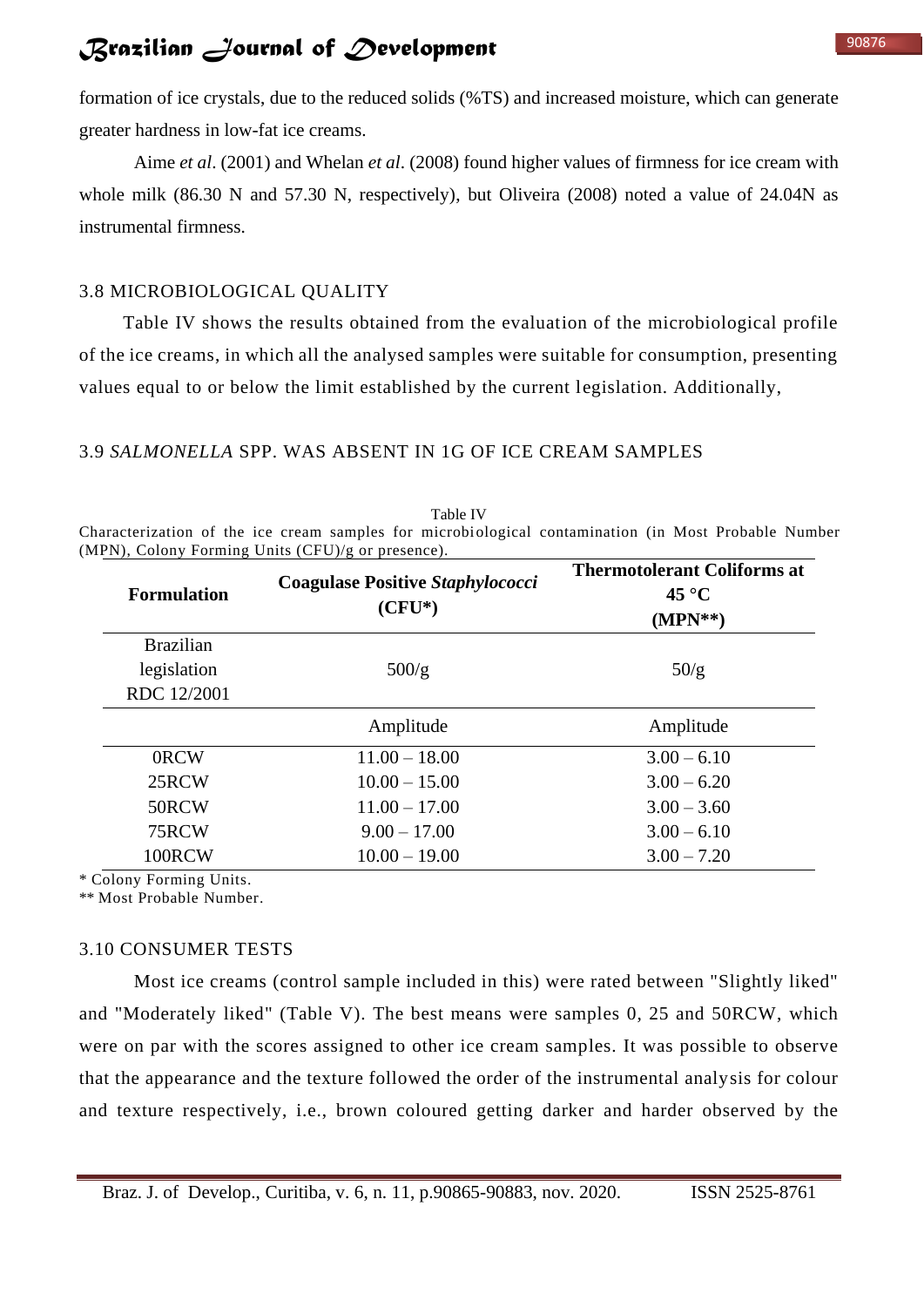judging panel. Despite the smallest difference in the means (75 and 100RCW), the samples received good scores by the consumers.

| Table V<br>Sensorial quality of ice creams. |                              |                              |                              |                              |                              |  |
|---------------------------------------------|------------------------------|------------------------------|------------------------------|------------------------------|------------------------------|--|
| <b>Formulation</b>                          | Appearance <sup>X</sup>      | $AromaX$                     | Flavour <sup>X</sup>         | Texture <sup>X</sup>         | Overall liking $X$           |  |
| 0RCW                                        | $7.41 + 1.50^a$              | $6.90 \pm 1.44$ <sup>d</sup> | $7.05 \pm 1.58^{\rm b}$      | $7.15 + 1.67$ <sup>a</sup>   | $7.15 \pm 1.49^b$            |  |
| 25RCW                                       | $7.26 + 1.31$ <sup>c</sup>   | $7.24 + 1.41$ <sup>a</sup>   | $7.22 + 1.56^a$              | $7.01 \pm 1.52^b$            | $7.22 + 1.39^a$              |  |
| 50RCW                                       | $7.37 \pm 1.23^b$            | $6.96 \pm 1.44$ °            | $7.22 \pm 1.60^{\text{a}}$   | $7.14 \pm 1.41$ <sup>a</sup> | $7.21 + 1.18$ <sup>a</sup>   |  |
| 75RCW                                       | $7.10 \pm 1.45$ <sup>d</sup> | $7.06 \pm 1.58$ <sup>b</sup> | $6.80 \pm 1.58$ <sup>c</sup> | $6.64 \pm 1.47$ <sup>d</sup> | $6.94 \pm 1.38$ <sup>c</sup> |  |
| 100RCW                                      | $6.87 \pm 1.52$ <sup>e</sup> | $6.71 \pm 1.40^e$            | $6.59 \pm 1.56$ <sup>d</sup> | $6.80 \pm 1.57$ °            | $6.76 \pm 1.36$ <sup>d</sup> |  |

\* Data are presented as mean± SD and analysed with one-way analysis of variance. Different letters in the same column indicate a statistical difference (p< 0.05) among different samples using the Tukey test. <sup>X</sup>Sensory score based on the 9-point hedonic scale.

Regarding the purchase intention (Figure II), the same behaviour was observed for all formulations: most consumers stated that they "probably would buy" or "certainly would buy" the experimental ice cream. Among the samples with ricotta cheese whey, 50RCW presented better result for purchase intention.

Figure II. Frequency distribution of scores corresponding to the scale used to assess the purchase intention of ice cream samples.



#### **4 CONCLUSION**

This study analysed the impact of the addition of RCW, in different proportions, on several quality attributes (proximal composition, yield, resistance to melting and desorption, and sensorial attributes) of ice creams. In physicochemical tests, the ice creams prepared with RCW presented a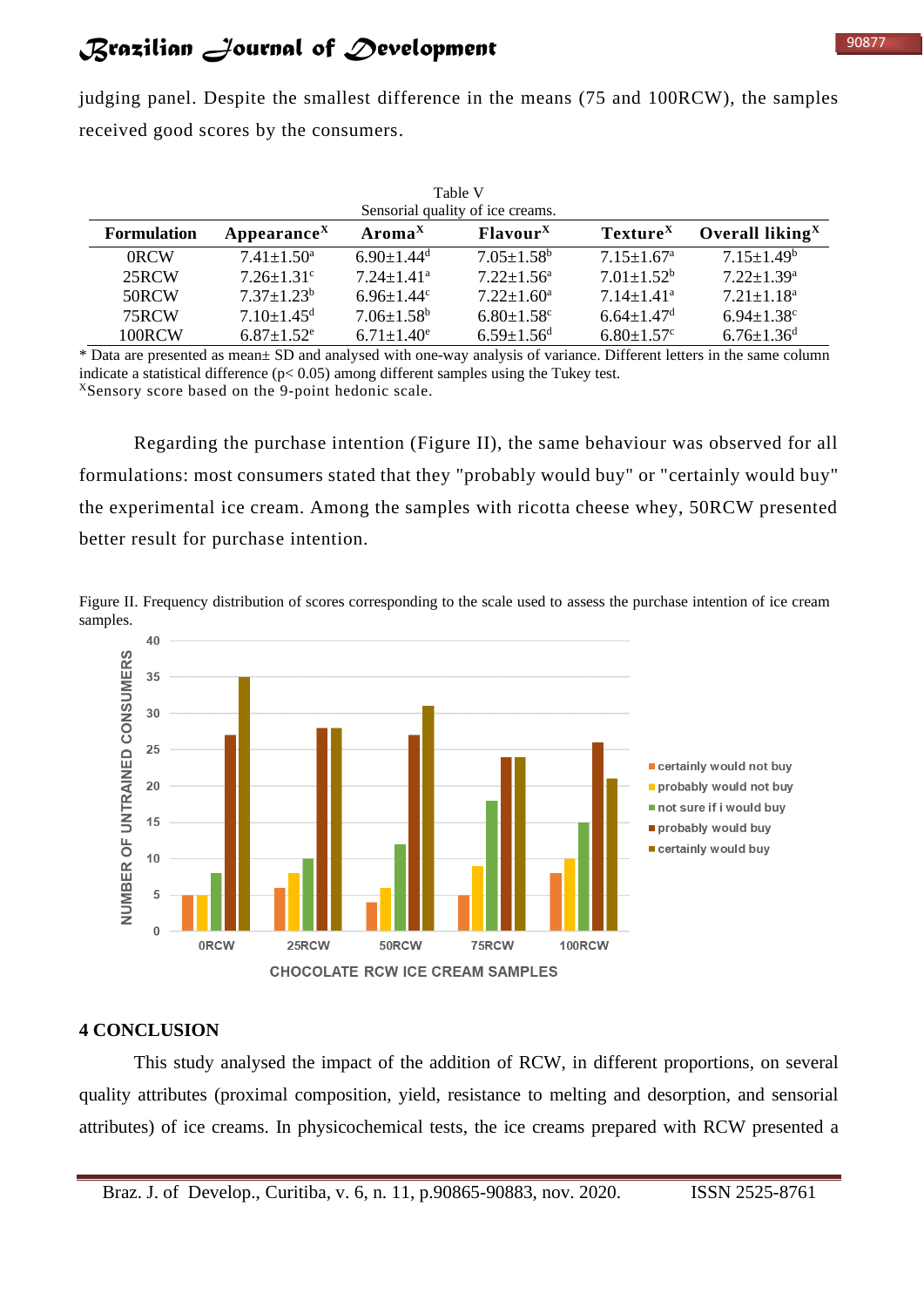reduction of the fat and protein content leading to caloric reduction. The low pH values and high acidity characteristic of RCW did not negatively affect the developed samples.

Increase in the hardness, resistance to melting (no signs of desorption) and higher colour intensity were noted in ice cream prepared using incorporation of RCW, including, these differences were observed by the attributes of hardness and colour in sensory analysis. Furthermore, good evaluation of the sensory characteristics and intention of purchase was obtained in this study.

This research has resulted in a practical application in the dairy industry to value and add its by-product with the use of RCW in ice creams, proving to be a strong and interesting option to partially or totally substitute milk in its formulations, and, consequently, it constitutes an alternative of great environmental, technological and economic importance.

#### **ACKNOWLEDGMENTS**

The authors thank the Federal University of Bahia (UFBA) and the Federal University of Rio de Janeiro (UFRJ) for providing the necessary infrastructure for the processing and analysis of ice cream and, of course, the Federal Institute of Alagoas (IFAL), precisely to the Satuba campus, for the donation of the main supply: RCW.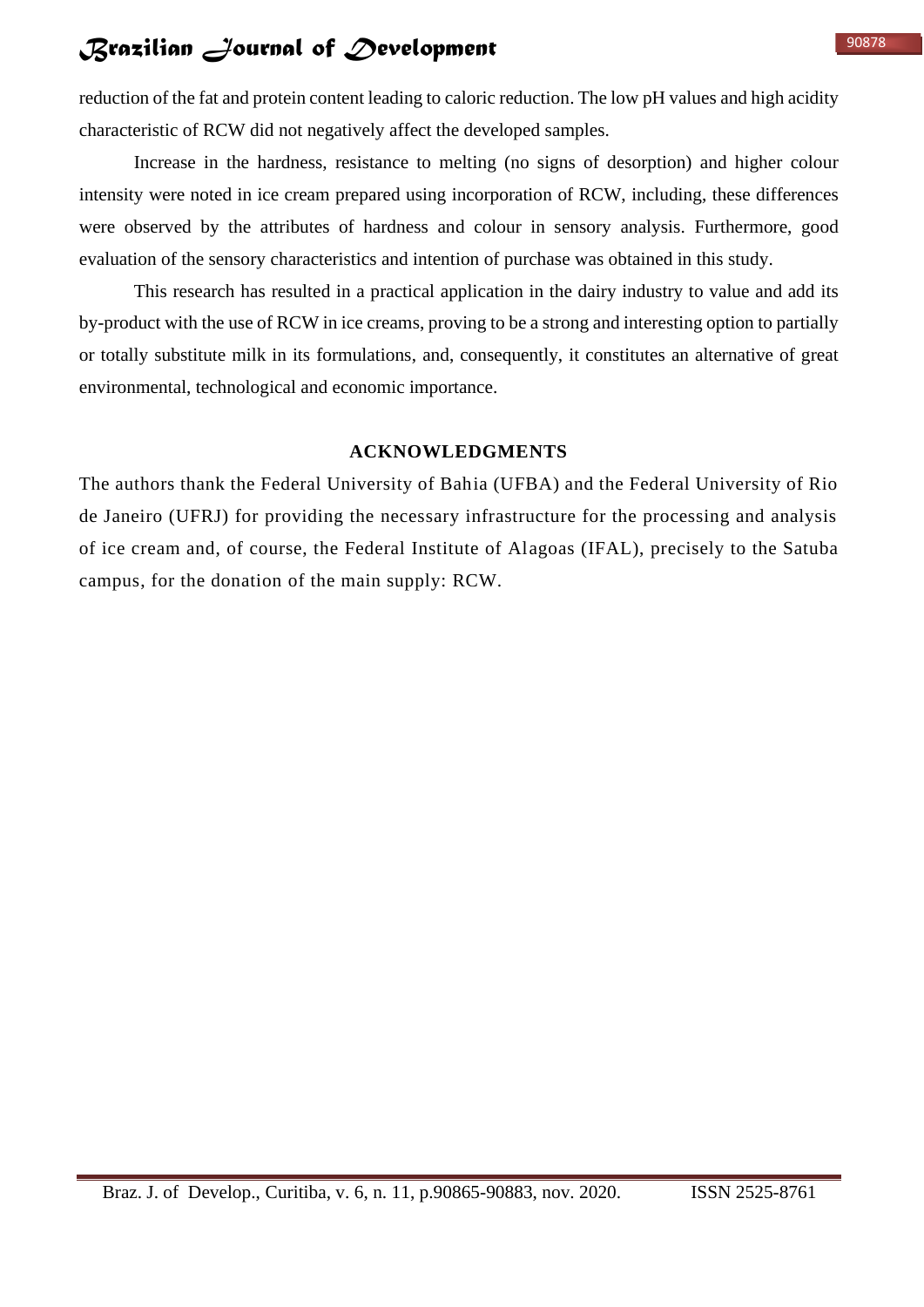## **REFERENCES**

Aime, D.B., Arntfield, S.D., Malcolmson, L.J. and Ryland, D. (2001), "Textural analysis of fat reduced vanilla ice cream products", *Food Research International*, Vol. 34, pp. 237-246. https://10.1016/s0963-9969(00)00160-5

Akalin, A.S. and Erisir, D. (2008), "Effects of inulin and oligofrutose on the rheological characteristics and probiotic culture survival in low-fat probiotic ice cream", *Journal of Food Science*, Vol. 73, pp.184-188. https://10.1111/j.1750-3841.2008.00728.x.

Akalin, A.S., Karagözlü, C. and Ünal, G. (2008). "Rheological properties of reduced-fat and low-fat ice cream containing whey protein isolate and inulin", *European Food Research and Technology*, Vol. 227, No. 3, pp. 889-895. https://10.1007/s00217-007-0800-z

Alamprese C., Foschino R., Rossi M., Pompei C., Sava-ni L. (2002), "Survival of *Lactobacillus johnsonii* La1 and influence of its addition in retail-manufactured ice creamproduced with different sugar and fat concentrations", *International Dairy Journal*, Vol. 12, pp. 201–208. https://doi.org/10.1016/S0958-6946(01)00159-5

Antunes, A.E.C., Grael, E.T., Moreno, I., Rodrigues, L.G., Dourado, F.M., Saccaro, D.M. and Lerayer, A.L.S. (2007), "Selective enumeration and viability of *Bifidobacterium animalis* subsp. lactis in a new fermented milk product", *Brazilian Journal of Microbiology*, Vol. 38, pp.173-177. https://10.1590/s1517-83822007000100035

AOAC (1995), *Official methods of analysis*, AOAC International, Washington, DC.

Arbuckle, W.S. (1986), *Ice cream*, AVI Publishing Company Inc., Westport, CT.

Bald, J.A., Vincenzi, A., Gennari, A., Lehn, D.N., and Souza, C.F.V. (2014), "Características físico-químicas de soros de queijo e ricotaproduzidos no vale do Taquari", *Revista Jovens Pesquisadores*, Santa Cruz do Sul, Vol. 4, No. 1, pp. 90-99. http://dx.doi.org/10.17058/rjp.v4i3.4602

Balthazar, C.F., Silva, H.L.A., Vieira, A.H., Neto, R.P.C., Cappatod, L.P., Coimbra, P.T., Moraes, J., Andrade, M.M., Caladof, V.M.A., Granato, D., Freitas, M.Q., Tavares, M.I.B., Raices, R.S.L., Silva, M.C. and Cruz, A.G. (2017), "Assessing the effects of different prebiotic dietary oligosaccharides in sheep milk ice cream", *Food Research International,* Vol. 91, pp. 38–46. https://doi.org/10.1016/j.foodres.2016.11.008

Bery, C.C.S., Vieira, A.C.A., Gualberto, N.C., Castro, A.A., Silva, G.F., Conceição, A.M. and Santos, D.M.C. (2014), "Aceitação sensorial e caracterização físicoquímica de sorvete sabor chocolate submetida ao congelamento rápido (-80°C) e lento (-18°C)", available at: http://www.proceedings.blucher.com.br/article-details/aceitao-sensory-e-caracterizao-fsico-qumicade-sorvete-sabor-chocolate-submetida-ao-congelamento-rpido-80c-e-lento-18c-17064 (accessed 30 june 2017).

Bligh, E.G. and Dyer, W.J. (1959), "A rapid method of total lipid extraction and purification", *Canadian Journal of Biochemistry and Physiologis*, Vol. 37, pp. 911-917. https://10.1139/o59-099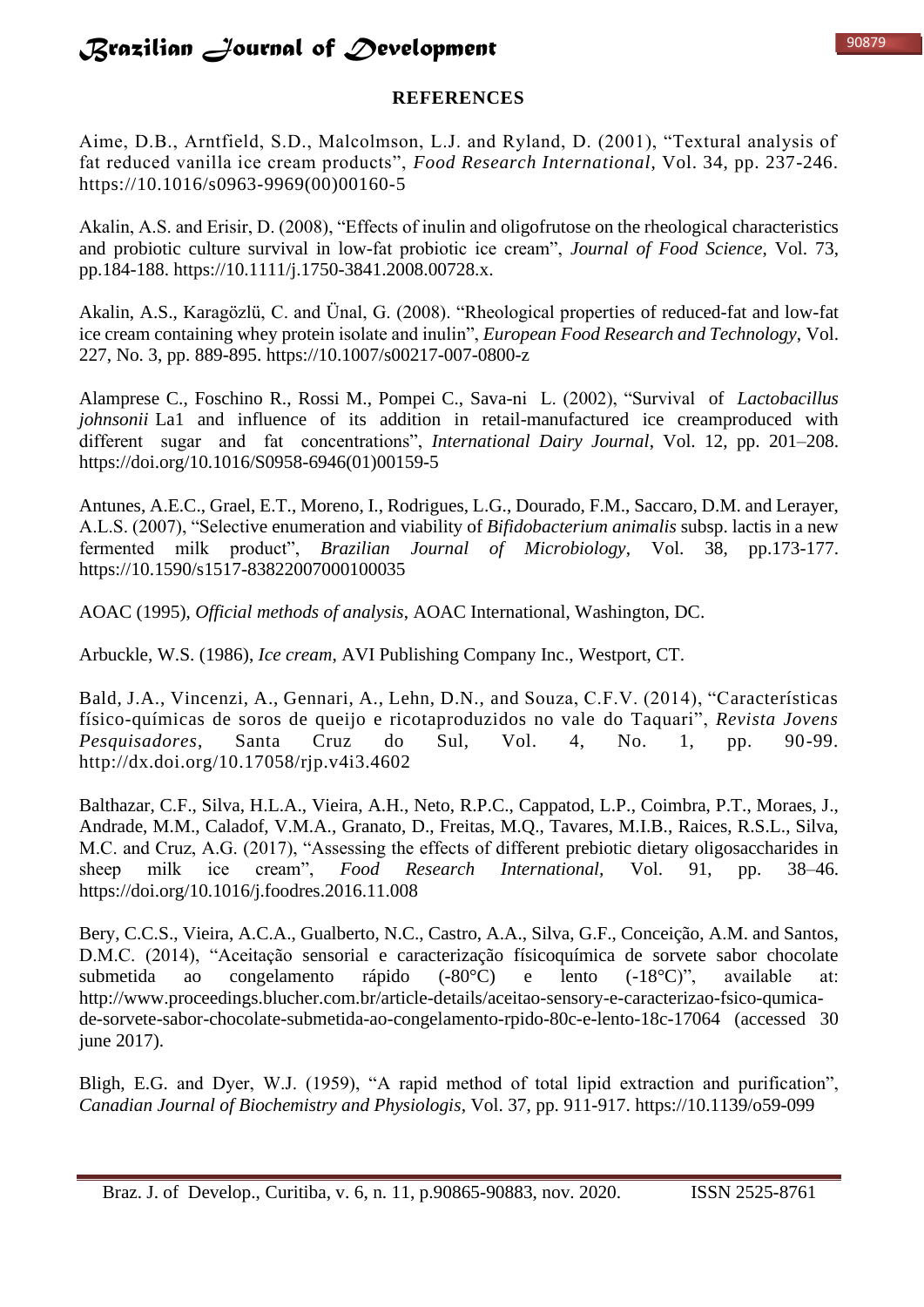Bodyfelt, F.W., Tobias, J. and Trout, G.M. (1988), *"*Sensory evaluation of ice cream and related products", In Costello, M., Drake, M., Clark, S., Bodyfelt, F.W. (3th ed), *The sensory evaluation of dairy products,* Springer Science & Business Media, New York, NY, pp. 166-226.

Boff, C.C., Crizel, T.M., Araujo, R.R., Rios, A.O. and Flôres, S.H. (2013), "Des envolvimento de sorvete de chocolate utilizando fibra de casca de laranja como substituto de gordura", *Ciência Rural*, Vol. 43, No. 10, pp. 1892-1897. https://doi.org/10.1590/S0103- 84782013001000026

Božanić, R., Barukčić, I., Jakopović, K.L. and Tratnik, L. (2014), "Possibilities of whey utilization". *Austin Journal of Nutrition and Food Sciences*, Vol. 2, p.1036.

Brasil. Ministério da Agricultura, Pecuária e do Abastecimento - MAPA. (1997), *Regulamento Técnico de Identidade e Qualidade de Leite. Portaria nº146, de 07 de março de 1996, alterado pela Portaria nº 370, de 04 de setembro de 1997*. available at: https://www.defesa.agricultura.sp.gov.br/legislacoes/portaria-mapa-146-de-07-03- 1996,669.html (accessed 6 june 2017).

Brasil. Ministério da Saúde. Secretaria de Vigilância Sanitária. (1999), *Regulamento técnico referente a gelados comestíveis, preparados, pós para preparo e bases para preparos comestíveis. Portaria, nº 379 de 26 de abril de 1999*. available at: http://www.engentecno.com.br/pot/legislacao/gelado\_gelados\_comestiveis2.htm (accessed 2) march 2019).

Brasil. Ministério da Saúde. Agência Nacional de Vigilância Sanitária - ANVISA. (2001), *Regulamento Técnico Sobre os Padrões Microbiológicos para Alimentos. Resolução RDC nº 12, 02 de janeiro de 2001*. Available at: http://www.anvisa.gov.br/legis/resol/12\_01rdc.htm (accessed 12 june 2017).

Correia, R.T.P., Magalhães, M.M.A., Pedrini, M.R.S., Cruz, A.V.F. and Clementino, I. (2008), "Sorvetes elaborados com leite caprino e bovino: composição química e propriedades de derretimento". *Revista Ciências. Agronômicas. Fortaleza*, Vol. 39, No. 2, pp. 251-256.

Crizel, T.M., Jablonski, A., Rios, A.O., Rech, R. and Flôres, S.H. (2013), "Dietary fiber from orange byproducts as a potential fat replacer". *LWT* - *Food Science and Technology*, Vol. 53, No. 2, pp. 9-14. https://doi.org/10.1016/j.lwt.2013.02.002

El-Nagar, G., Clowes, G., Tudorica, C.M., Kuri, V. and Brennan, C.S. (2002), "Rheological quality and stability of yog-ice cream with added inulin". *International Journal of Dairy Technology*, Vol. 55, No 2, pp. 89-93. https://doi.org/10.1046/j.1471-0307.2002.00042.x

Food and Agriculture Organization of the United Nations (FAO). (2003), *Food energy: methods of analysis and conversion factors,* available at: http://www.fao.org/uploads/media/FAO\_2003\_Food\_Energy\_02.pdf (accessed 12 june 2017).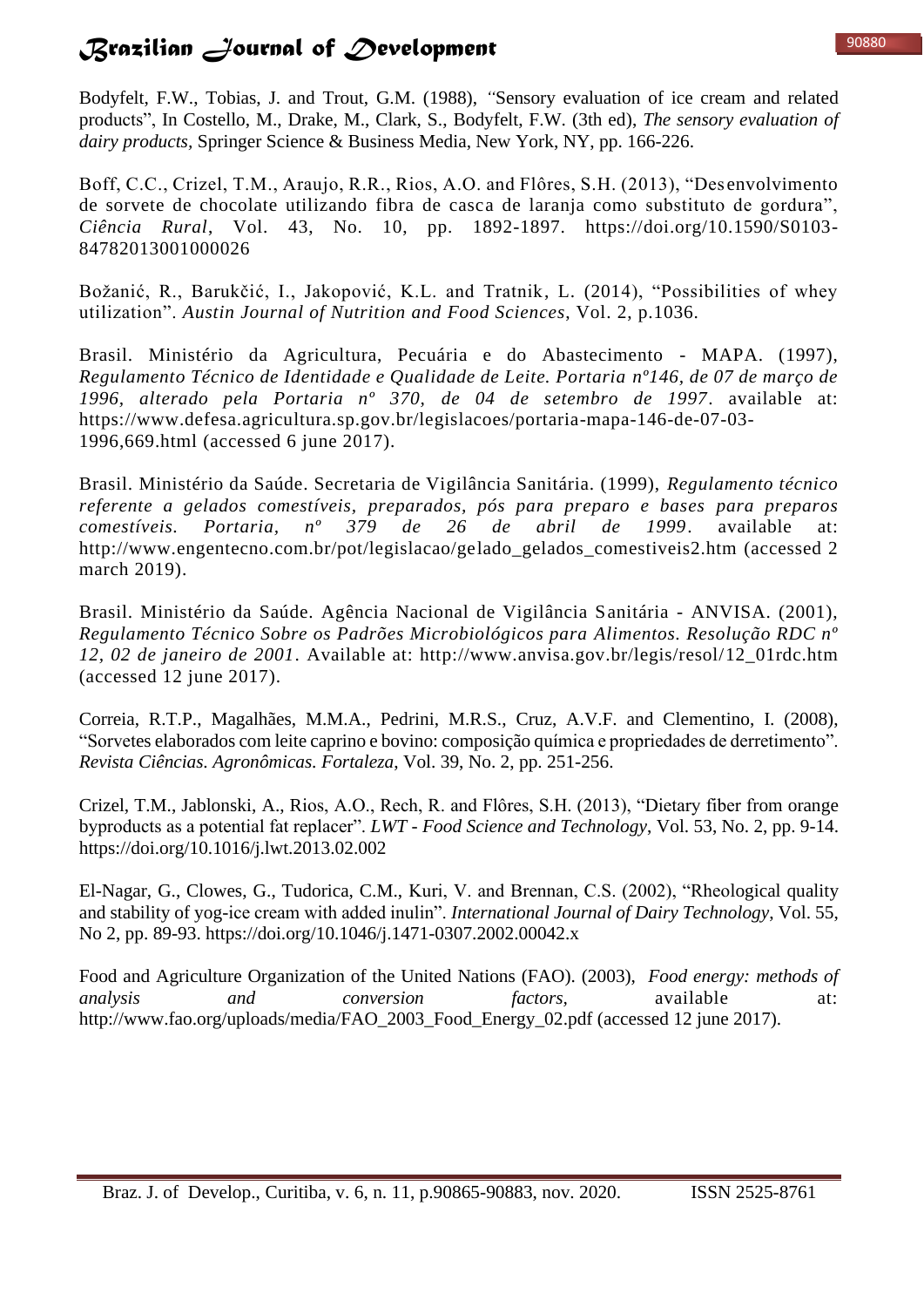Gonzalez Siso, M.I. (1996), "The biotechnological utilization of cheese whey: a review". *Bioresource Technology*, Vol. 57, No. 1, pp. 1–11. https://doi.org/10.1016/0960- 8524(96)00036-3

Guinard, J.X., Zoumas-Morse, C., Mori, L., Uatoni, B., Panyam, D. and Kilara, A. (1997), "Sugar and fat effects on sensory properties of ice cream". *Journal of Food Science,* Vol. 62, No. 5, pp. 1087– 1094. https://doi.org/10.1111/j.1365-2621.1997.tb15044.x

Haque, Z.U. and Ji, T. (2003), "Cheddar whey processing and source: Effect on non-fat ice cream and yoghurt". *International journal of food science and technology*, Vol. 38, No. 4, pp. 463-473. https://doi.org/10.1046/j.1365-2621.2003.00705.x

Janczukowicz, W., Zieliński, M. and Debowski, M. (2008), "Biodegradability evaluation of dairy effluents originated in selected sections of dairy production", *Bioresource Technology*, Vol. 99, No. 10, pp. 4199–4205. https://10.1016/j.biortech.2007.08.077

Jasińska, M., Trzciński, J., Dmytrów, I. and Mituniewicz-Małek, A. (2012), "Whey protein concentrates and whey-fat preparations as powdered milk substitutes in soft service ice cream", *Acta Agrophysica*, Vol. 19, pp. 37–50.

Królczyk, J.B., Dawidziuk, T., Janiszewska-Turak, E. and Sołowiej, B. (2016), "Use of whey and whey preparations in the food industry–a review", *Polish journal of food and nutrition sciences*, Vol. 66, No 3, pp. 157-165. https://10.1515/pjfns-2015-0052

Lavari, L., Páez, R., Cuatrin, A., Reinheimer, J. and Vinderola, G. (2014), "Use of cheese whey for biomass production and spray drying of probiotic lactobacilli", *Journal of Dairy Research,* Vol. 81, pp. 267–274. https://10.1017/S0022029914000156

Li, L., Kim, J., Jo, Y., Min, S., and Chun, J. (2015), "Effect of porcine collagen peptides on the rheological and sensory properties of ice cream", *Korean Journal for Food Science of Animal Resources*, Vol. 35, No 2, pp. 156-163. https://10.5851/kosfa.2015.35.2.156

Marshall, R.T., Goff, H.D., and Hartel, R.W. (2003), *Ice Cream*, Kluwer Academic/Plenum Publication, New York, NY.

Marwaha, S.S. and Kennedy, J.F. (1988), "Whey-pollution problem and potential utilization", *Journal of Food Science and Technology*, Vol. 23, No. 4, pp. 323–336. https://doi.org/10.1111/j.1365-2621.1988.tb00586.x

Nozière, P., Graulet, B., Lucas, A., Martin, B., Grolier, P. and Doreau, M. (2006), "Carotenoids for ruminants: From forages to dairy products". *Animal Feed Science and Technology*, Vol. 131, No. 3-4, pp. 418–450. https://doi.org/10.1016/j.anifeedsci.2006.06.018

Oliveira, K.H., Souza, J.A.R. and Monteiro, A.R. (2008), "Rheological characterization of ice cream". *Ciência e Tecnologia de Alimentos*, Vol. 28, No. 3, pp. 592-598. https://doi.org/10.1590/S0101- 20612008000300014

Parsons, J.G., Dybing, S.T., Coder, D.S., Spurgeon, K.R. and Seas, S.W. (1985), "Acceptability of ice cream made with processed wheys and sodium caseinate", *Journal of dairy science*, Vol. 68, No 11, pp. 2880-2885. https://doi.org/10.3168/jds.S0022-0302(85)81181-4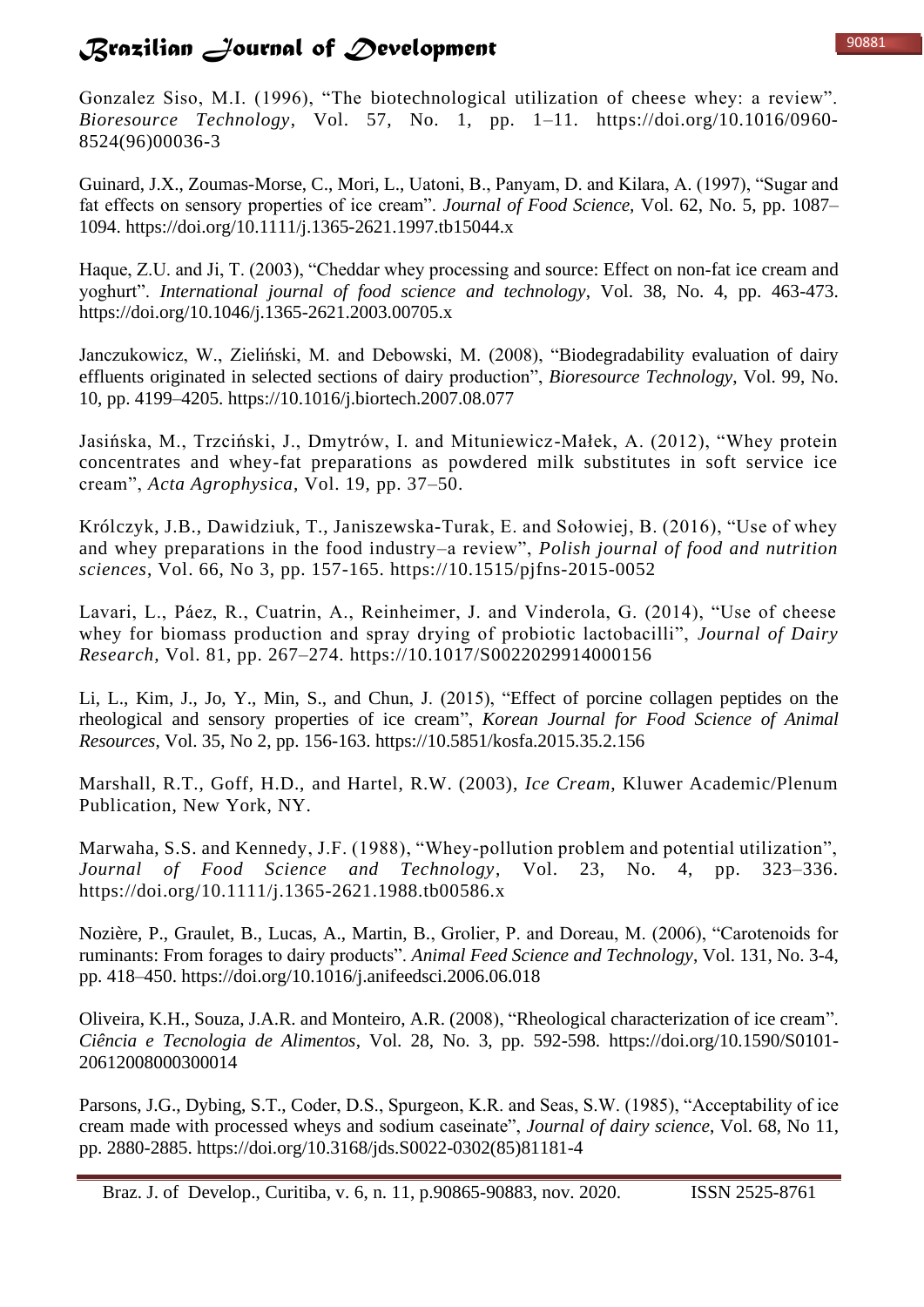Pathare, P.B., Opara, U.L. and Al-Said, F.A. (2013), "Colour measurement and analysis in fresh and processed foods: A review", *Food Bioprocess Technology*, Vol. 6, No. 1, pp. 36–60. https://10.1007/s11947-012-0867-9

Piati, J., Malacarne, L.T. and Gall, R.E. (2016), "Sorvete com leite de cabra adicionado de mucilagem de chia (*Salvia hispânica* L.) e farinha de semente de alfarroba (*Seratonia siliqua* L.)", available at: https://portaldeinformacao.utfpr.edu.br/Record/roca-1-5390 (accessed 30 may 2017).

Prindiville, E.A., Marshall, R.T., and Heymann, H. (2000), "Effect of milk fat, cocoa butter, and whey protein fat replacers on the sensory properties of lowfat and nonfat chocolate ice cream". *Journal of Dairy Science*, Vol. 83, No. 10, pp. 2216-2223. https://10.3168/jds.S0022-0302(00)75105-8

Rahman, M.S., and Labuza, T.P. 2007, "Water activity and food preservation", in Rahman, M.S. (Ed.), Handbook of Food Preservation, CRC Press, New York, NY, pp. 447.

Rivas, J., Prazeres, A.R., Carvalho, F. and Beltrán, F. (2010), "Treatment of cheese whey wastewater: combined coagulation–flocculation and aerobic biodegradation". *Journal of Agricultural and Food Chemistry*, Vol. 58, No. 13, pp. https://7871–7877.10.1021/jf100602j

Rodrigues, A.P., Fontana, C.V., Padilha, E., Silvestrin, M. and Augusto, M.M.M. (2006), "Elaboração de sorvete sabor chocolate com teor de gordura reduzido utilizando soro de leite em pó", *Vetor*, Vol. 16, pp. 55-62.

Rodríguez, T. and M´Boumba, A. (2011), "Utilización del suero de queso en helado". *Ciencia y Tecnología de Alimentos*, Vol. 21, No. 3, pp. 09-12.

Sansonetti, S., Curcio, S., Calabrò, V. and Iorio, G. (2009), "Bio-ethanol production by fermentation of ricotta cheese whey as an effective alternative non-vegetable source". *Biomass and Bioenergy*, Vol. 33, No. 12, pp.1687–1692. https://doi.org/10.1016/j.biombioe.2009.09.002

Scott, W.J. (1953), "Water relations of *Staphylococcus aureus* at 30 degrees C". *Australian Journal of Biological Sciences*, Vol. 6, No. 4, pp. 549–564. https://10.1071/bi9530549

Scott, W.J. (1957), "Water relations of food spoilage microorganisms". *Advances in Food Research*, Vol. 7, pp. 83–127. https://doi.org/10.1016/S0065-2628(08)60247-5

Silva, N. Junqueira, V.C.A., Silveira, N.F.A., Taniwaki, M.H., Gomes, R.A.R. and Okazaki, M.M. (2007), *Manual de Métodos de Análise Microbiológica de Alimentos*, Editora Varela, São Paulo, SP. Singh, A.K. and Singh, K. (2012), "Utilization of whey for the production of instant energy beverage by using response surface methodology", *Advance Journal of Food Science and Technology*, Vol. 4, No. 2, pp. 103–111.

Slade, L. and Levine, H. (1991), "Beyond water activity: Recent advances based on an alternative approach to the assessment of food quality and safety". *Critical Reviews in Food Science and Nutrition*, Vol. 30, pp. 115–360. https://10.1080/10408399109527543

Tharp, B.W., Forrest, B., Swan, C., Dunning, L. and Hilmoe, M. (1998), "Basic factors affecting ice cream meltdown*",* Buchheim, W. (Ed.) *Ice Cream*, International Dairy Federation, Brussels, Belgium.

Braz. J. of Develop., Curitiba, v. 6, n. 11, p.90865-90883, nov. 2020. ISSN 2525-8761